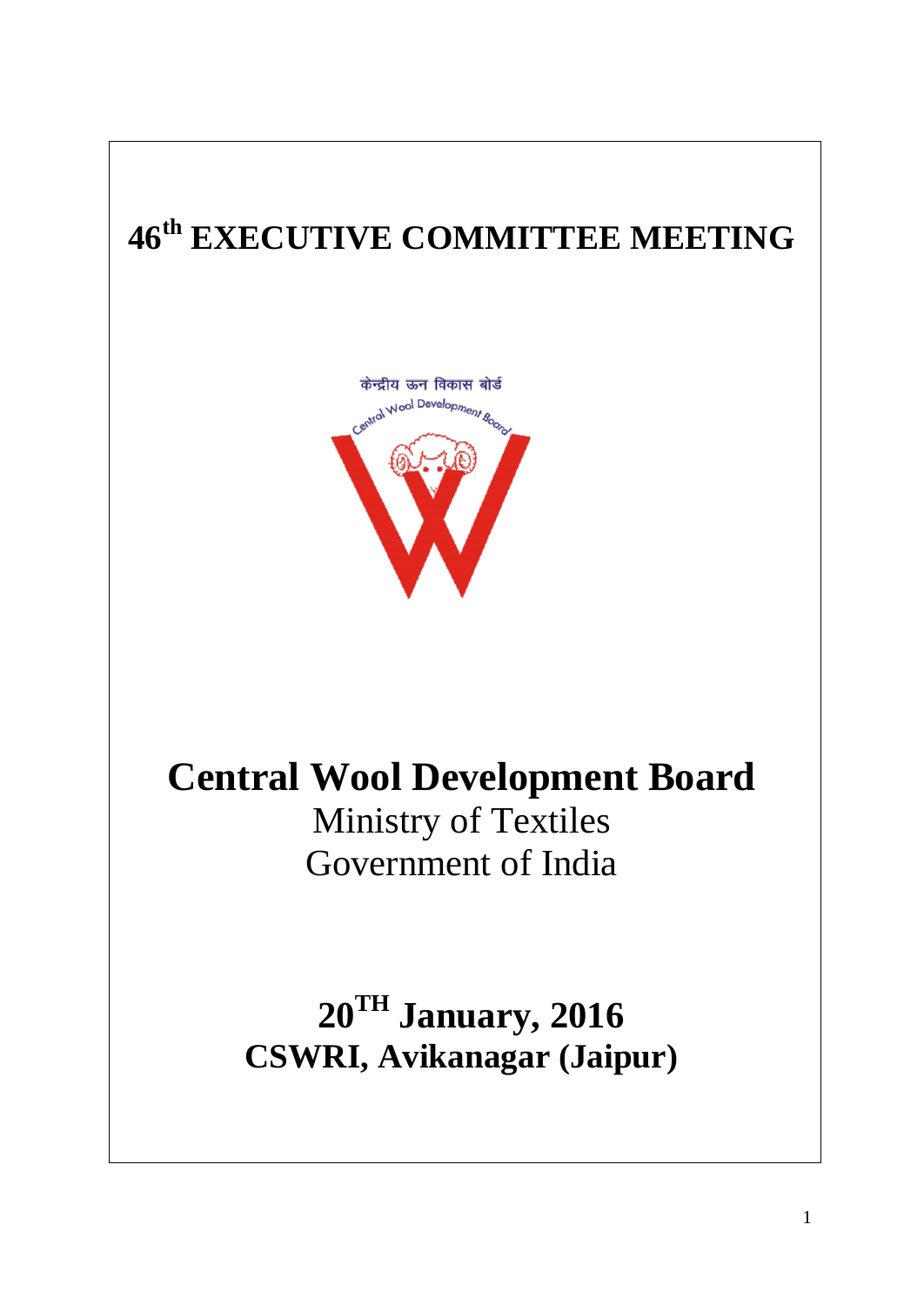## **AGENDA ITEM FOR 46 th EXECUTIVE COMMITTEE MEETING OF CENTRAL WOOL DEVELOPMENT BOARD TO BE HELD ON 20th JANUARY, 2016 AT 2.30 P.M. AT CSWRI, AVIKANAGAR (JAIPUR)**

| <b>SN</b>      | Agenda item                                                                                                                                                                                                  | Page<br>No.    |
|----------------|--------------------------------------------------------------------------------------------------------------------------------------------------------------------------------------------------------------|----------------|
| $\mathbf{1}$   | Confirmation of minutes of the $45th$ meeting of the Executive<br>Committee held on 25 <sup>th</sup> Nov., 2014 at New Delhi.                                                                                | $\overline{3}$ |
| 2              | Action Taken Report on the decisions of last Executive Committee<br>meeting.                                                                                                                                 | 3              |
| 3              | Discussion on BE & RE of current Financial Year 2015-16 and<br>progress made by CWDB till date.                                                                                                              | 4              |
| $\overline{4}$ | Discussion<br>approval of pending project<br>and<br>proposals<br>as<br>recommended by $28th$ meeting of the Project Committee of CWDB<br>held on $20^{th}$ Nov., 2015.                                       | 5              |
| 5              | To revise costs of two R&D projects being implemented by Wool<br><b>Research Association, Thane</b>                                                                                                          | 8              |
| 6              | progress under implementation of Pashmina<br>To<br>Wool<br>note<br>Development Scheme (PWDS) and Pashmina Promotion Programme.                                                                               | 9              |
|                | <b>OTHER AGENDA</b>                                                                                                                                                                                          |                |
| $\overline{7}$ | Continuation of Social Security Scheme (SSS) - Sheep Breeders<br>Insurance Scheme of CWDB implementing by various State Govts.<br>Organization.                                                              | 15             |
| 8              | Reimbursement of Rs. 24,65,740 to National Small Industries Corp.<br>Ltd, (NSIC), New Delhi for participation in Woollen Expo (Techmart<br>India-2014) at Pragati Maidan, New Delhi during 14-27 Nov., 2015. | 17             |
| 9              | Discussion on continuation of SWIS project in 3 <sup>rd</sup> year period for<br>implementation by LAHDC, Leh                                                                                                | 19             |
| 10             | Discussion on Future Plans/Way Forward under Wool Secror: (i)<br>Survey of Woollen Industry, (ii) establishment of Sheep Centres and<br>(iii) Innovation Centres for Wool Hubs.                              | 20             |
|                | Any other item with the permission of the Chair                                                                                                                                                              |                |

## **List of Annexure**

| Annex. No. | Page No.  |
|------------|-----------|
|            | $23 - 34$ |
|            |           |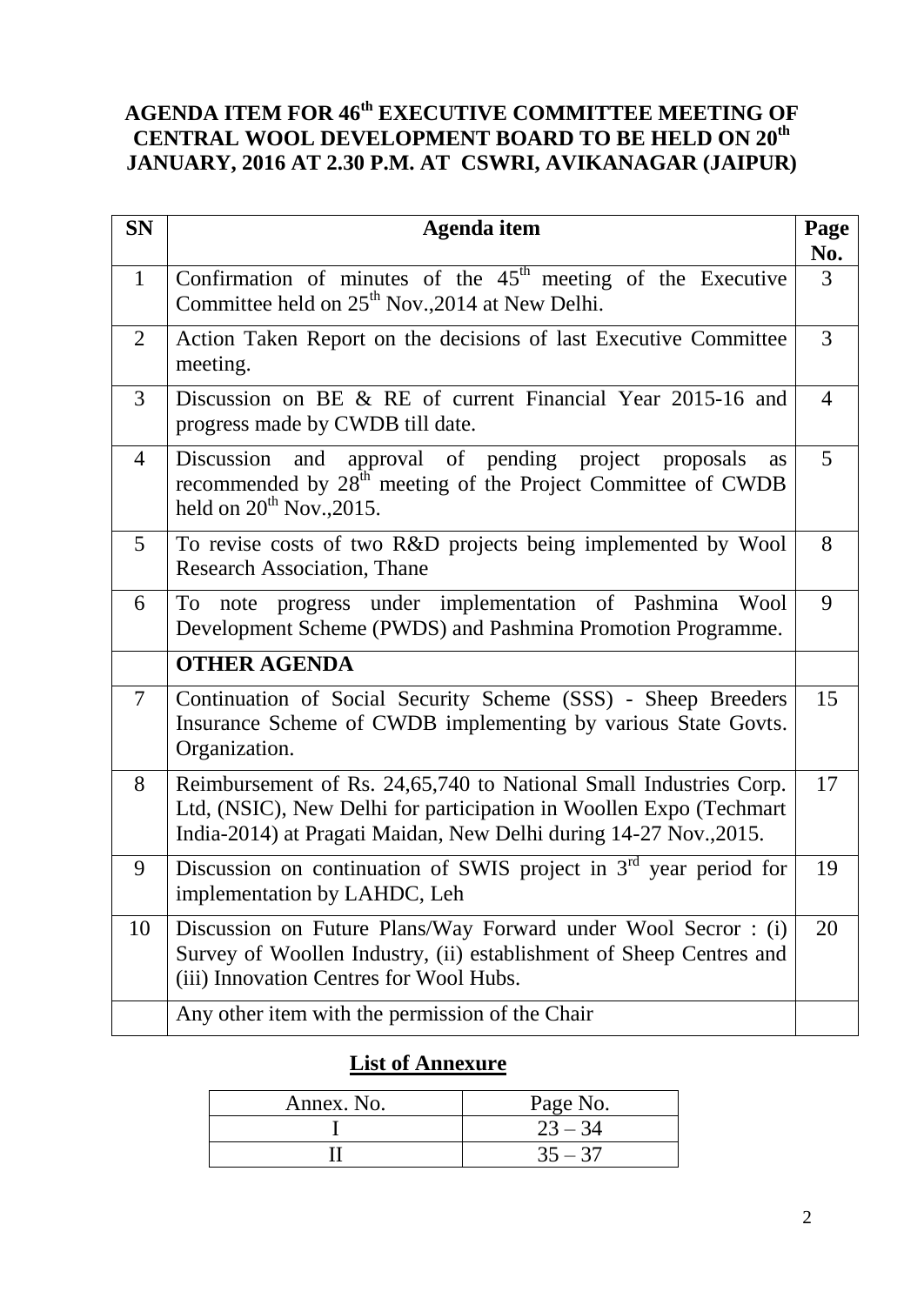## **AGENDA ITEM FOR 46th EXECUTIVE COMMITTEE MEETING OF CENTRAL WOOL DEVELOPMENT BOARD TO BE HELD ON 20th JANUARY, 2016 AT 2.30 P.M. AT CSWRI AVIKANAGAR (JAIPUR)**

## 1. CONFIRMATION OF THE MINUTES OF THE 45<sup>TH</sup> MEETING OF THE EXECUTIVE COMMITTEE HELD ON 25<sup>th</sup> NOV.,2014 **AT NEW DELHI.**

The 45<sup>th</sup> meeting of the Executive Committee of the CWDB was held on 25<sup>th</sup> November, 2014 at New Delhi. Copy of minutes of the meeting is enclosed as **Annexure-I (Page no. 23 to 34 )** for perusal. Since no comment was received from any member, the minutes may be confirmed.

#### 2. ACTION TAKEN REPORT ON THE DECISIONS OF  $45^{\text{TH}}$ **MEETING OF THE EXECUTIVE COMMITTEE OF THE BOARD.**

| <b>SN</b>      | <b>Decisions</b>                                                                                                                                                            | <b>Action taken</b>                                                                                                                                                                                                                                                                                                                                                                                                                                                                                                                                                               |
|----------------|-----------------------------------------------------------------------------------------------------------------------------------------------------------------------------|-----------------------------------------------------------------------------------------------------------------------------------------------------------------------------------------------------------------------------------------------------------------------------------------------------------------------------------------------------------------------------------------------------------------------------------------------------------------------------------------------------------------------------------------------------------------------------------|
| $\overline{1}$ | Approval for 3 Exhibitions<br>which had already been<br>held during 2014-15 at<br>Jodhpur, Dehradun & New<br>Delhi, matter shall be put<br>up separately on file to<br>MOT. | The MOT considered the proposal and granted<br>ex-post-facto approval for organizing three<br>exhibitions in FY 2014-15, subject to<br>fulfillment of some conditions. The Board has<br>reimbursed funds against two Woollen Expos<br>at Jodhpur and Dehradun, as per approval. For<br>Exhibition organized at Pragati Maidan, New<br>Delhi by NSIC, the Board again requested the<br>MOT to grant approval for total amount of Rs.<br>24,65,740/- under this exhibition. The same<br>matter has again placed as a separate agenda<br>item for approval of EC, as a special case. |
| $\overline{2}$ | <b>CFC</b><br>established<br>at<br>Ludhiana & Kekri (Ajmer)<br>under Quality Processing of<br>Wool scheme.                                                                  | CWDB has taken up the matter with MOT to<br>examine the issue as per terms and conditions<br>of CFC. Owners of both CFCs are unable to<br>run the CFCs.                                                                                                                                                                                                                                                                                                                                                                                                                           |
| 3              | No further funds shall be<br>utilized by WRA under the<br>projects sanctioned to WRA<br>for (i) upgradation of Labs<br>and (ii) R&D projects.                               | Under two R&D projects, the WRA agreed to<br>revive project cost by excluding salary/wages<br>part. The same matter has placed as a separate<br>agenda point for approval of revised cost and<br>continuation of R&D projects.                                                                                                                                                                                                                                                                                                                                                    |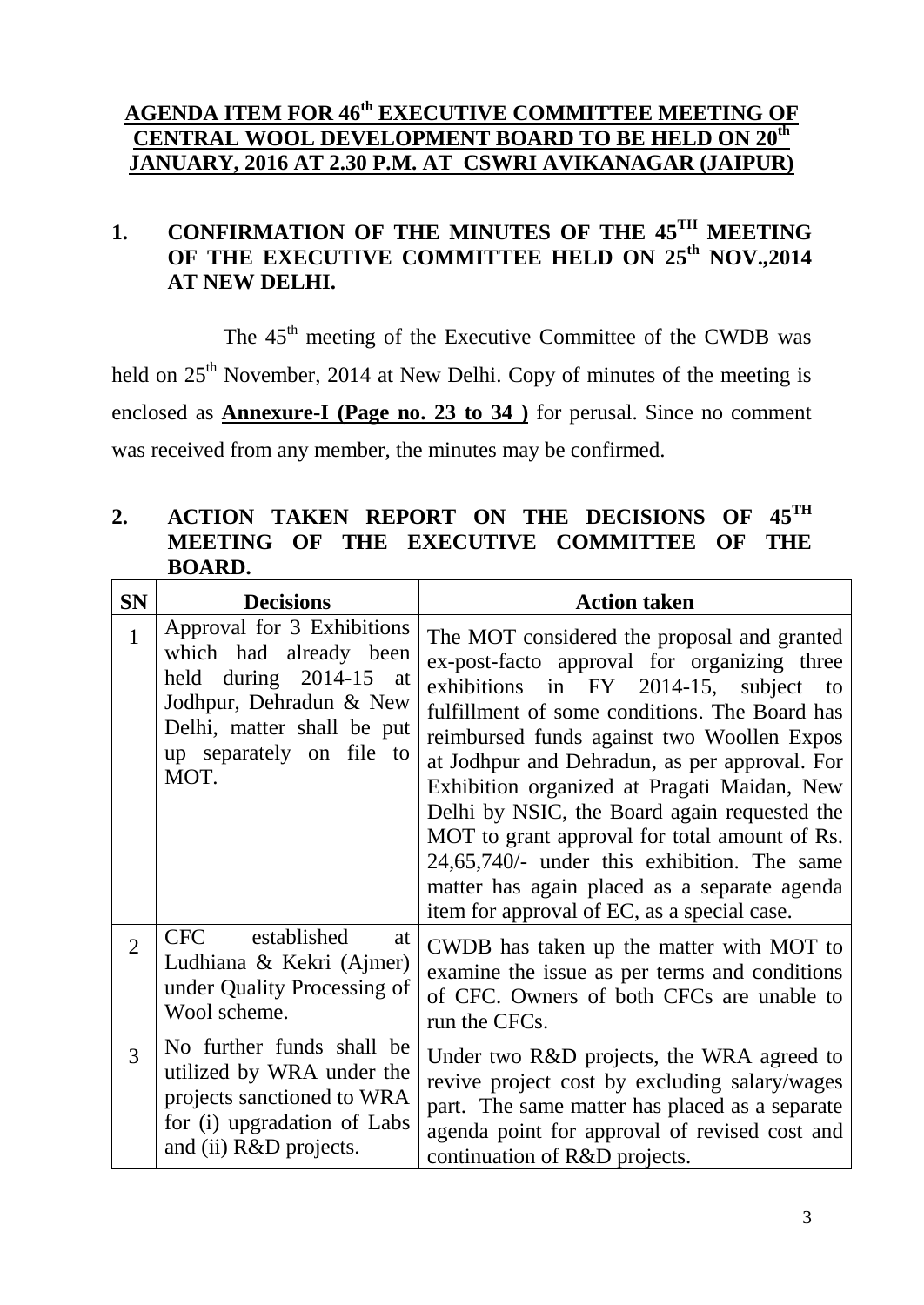## **3. DISCUSSION ON B.E. & R.E. OF FY 2015-16 AND PROGRESS MADE BY C.W.D.B. TILL DATE.**

BE & RE for current financial year 2015-16 and progress made under it till  $10^{th}$  Jan., 2016 is placed before the Executive Committee for discussion and approval, as under :

|               |                                                                                                               |                                                                                                                      |               |                                                                                                                   |                 | (Rs. in crore)                                                                                                           |               |                  |
|---------------|---------------------------------------------------------------------------------------------------------------|----------------------------------------------------------------------------------------------------------------------|---------------|-------------------------------------------------------------------------------------------------------------------|-----------------|--------------------------------------------------------------------------------------------------------------------------|---------------|------------------|
| <b>SN</b>     |                                                                                                               | <b>B.</b> E.                                                                                                         |               |                                                                                                                   |                 | Achievement (upto<br>$10^{th}$ Jan., 2016)                                                                               |               | Funds<br>to be   |
|               | Name of scheme                                                                                                | Physical                                                                                                             | Finan<br>cial | Physical                                                                                                          | Finan<br>cial   | Physical                                                                                                                 | Financi<br>al | utilized         |
| $\mathbf I$   | <b>Development Programme (IWIDP)</b>                                                                          | Integrated Wool Improvement &                                                                                        | 6.11          |                                                                                                                   | 6.11            |                                                                                                                          | 3.575         | 2.535            |
| A             | Sheep & Wool<br>Improvement<br>Scheme (SWIS)                                                                  | 42.15 lakh sheep<br>under<br>ongoing<br>projects                                                                     | 3.80          | 42.15<br>lakh<br>sheep<br>under<br>ongoing<br>projects                                                            | 4.55            | Covered 16<br>lakh sheep                                                                                                 | 2.80          | 1.75             |
| B             | Wool<br>Angora<br>Development<br>Scheme                                                                       | 400<br>Angora<br>under<br>rabbits<br>ongoing projects                                                                | 0.31          | 300<br>Angora<br>rabbits<br>under<br>ongoing<br>projects                                                          | 0.125           | 300 Angora<br>rabbits                                                                                                    | 0.125         | $\boldsymbol{0}$ |
| $\mathcal{C}$ | Human Resource<br>Development<br>$\&$<br>Promotional<br>Activities                                            | Training<br>90<br>to<br>persons, operating<br>WDTC,<br>WTC,<br><b>Woollen Expos</b>                                  | 2.00          | Training to<br>200<br>persons,<br>operating<br>WDTC, WTC<br>$\&$<br>Woollen<br><b>Expos</b>                       | 1.435           | Trained<br>90<br>persons,<br>operating<br>WDTC,<br><b>WTC</b>                                                            | 0.65          | 0.785            |
| $\mathbf{I}$  | Quality<br><b>Processing</b><br>of<br><b>Wool Scheme</b>                                                      | To meet liabilities<br>for<br>providing<br>sheep<br>shearing<br>machines<br><b>CFC</b><br>(ongoing)<br>projects)     | 0.17          | To release next<br>installments for<br>providing<br>42<br>sheep shearing<br>machines<br>(ongoing CFC<br>projects) | 0.17            | Procurement<br>of machines<br>are under<br>process and<br>fund will be<br>utilized as<br>per demand<br>raised by<br>IAs. | $\bf{0}$      | 0.17             |
| III           | <b>Social</b><br><b>Security</b><br><b>Scheme</b><br>(Sheep<br><b>Breeders</b><br><b>Insurance</b><br>Scheme) | To meet liabilities<br>of previous years                                                                             | 0.25          | To<br>benefit<br>10,000<br>new<br>shepherds                                                                       | 0.25            | Covered<br>9,935 sheep<br>breeders                                                                                       | $\bf{0}$      | 0.25             |
| IV            | Pashmina<br>Wool<br>Development<br>Scheme                                                                     | 2 lakh Pashmina<br>$\&$<br>800<br>goats<br>families (ongoing<br>projects)<br>FS<br>to<br>Pashmina<br>40,000<br>goats | 6.88          | $\overline{2}$<br>lakh<br>Pashmina goats<br>& 800 families<br>(ongoing<br>projects) FS to<br>40,000 goats         | 11.13<br>$\ast$ | 2 lakh goats<br>800<br>$\&$<br>families, FS<br>40,000<br>to<br>goats                                                     | 6.99          | 4.14             |
|               | <b>Total</b><br>(I to IV)                                                                                     |                                                                                                                      | 13.41         |                                                                                                                   | 17.66           |                                                                                                                          | 10.56         | 7.10             |

\*Last GB meeting approved BE of Rs. 13.41 crore and MOT has released additional fund of Rs. 4.25 crore under Pashmina project i.e. total Rs. 17.66 crore for 2015-16.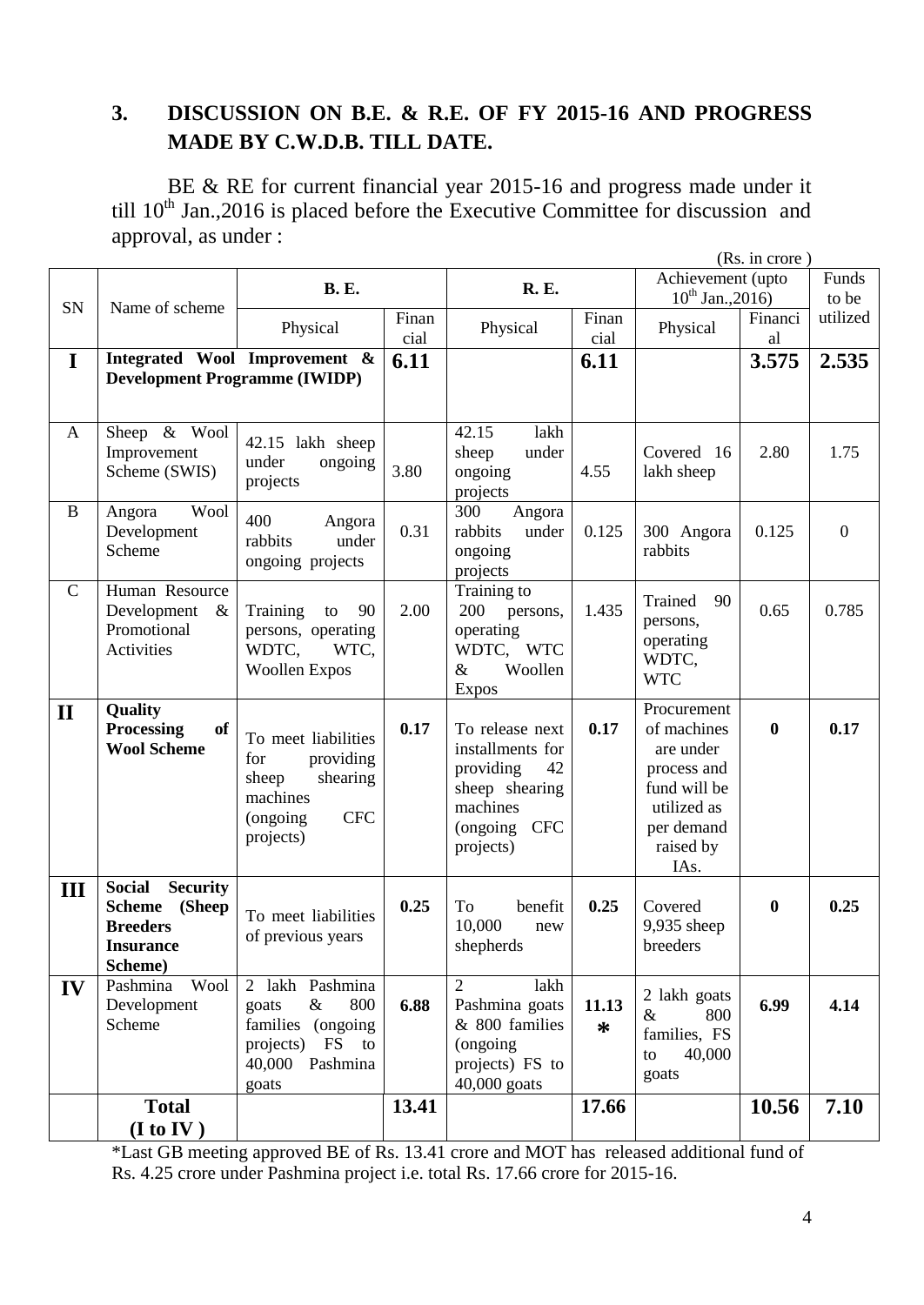## **4. DISCUSSION AND APPROVAL OF PENDING PROJECT**  PROPOSALS AS RECOMMENDED BY 28<sup>TH</sup> MEETING OF THE **PROJECT COMMITTEE OF THE BOARD HELD ON 20th NOV., 2015.**

The  $28<sup>th</sup>$  Project Committee meeting of the CWDB was held on  $20<sup>th</sup>$ November,2015 at Udyog Bhawan, New Delhi has considered and recommended following new project proposals to the Executive Committee for necessary approval and implementation during remaining period of FY 2015-16 & FY 2016-17, as under:

#### **I.** Scheme : **Sheep & Wool Improvement Scheme (SWIS)**

Name of Implementing Agency : H.P. State Wool Procurement & Marketing Fed. Ltd., Govt. of H.P., Shimla

| Component   | Physical target    | Financial  | Financial               | Recommendation of Project             |
|-------------|--------------------|------------|-------------------------|---------------------------------------|
|             |                    | grant for  | grant for               | Committee                             |
|             |                    | $2nd$ year | $3^{\text{rd}}$<br>year |                                       |
| a. Health   | a. 4 lakh sheep    | 72 lakhs   | 72 lakhs                | PC agreed to continue the project in  |
| Care        | $@$ Rs. 18/- sheep |            |                         | remaining period of project period as |
|             | annually           |            |                         | per project proposal.                 |
| b. Overhead | b. 4 lakh sheep    | 20 lakhs   | 20 lakhs                |                                       |
| Expenses    | $@$ Rs. 18/- sheep |            |                         |                                       |

A. To continue the project in remaining 2 years of project period

#### B. To shift the location of Farm from approved Sarol (Chamba) to Tal (Hamirpur) or Ram Centre Nagwain (Mandi)

| Component       | <b>Physical</b> | Grant      | Proposed to shift | Recommendation of Project                              |
|-----------------|-----------------|------------|-------------------|--------------------------------------------------------|
|                 | target          | Sanctioned | site at           | Committee                                              |
| Strengtheni     | One Farm        | Rs. 20     |                   | Tal (Hamirpur) or   PC agreed to shift the location in |
| ng of Sheep     | in $H.P.$       | lakhs      | Ram Centre        | consultation with the Implementing                     |
| <b>Breeding</b> | State           |            | Nagwain (Mandi)   | Agency. IA has informed to shift                       |
| Farm            | (Chamba)        |            |                   | the Centre at Tal (Hamirpur).                          |

## **II.** Scheme: **Human Resource Development & Promotional Activities**

|   |                  |                 |                                  |               | (Rs. in lakhs)                      |
|---|------------------|-----------------|----------------------------------|---------------|-------------------------------------|
| S | Implementing     | Activity        | Unit/                            | Total         | Project<br>Recommendation<br>of     |
| N | Agencies         |                 | Physical                         | project cost  | Committee                           |
|   |                  |                 |                                  | for $2015-16$ |                                     |
|   |                  |                 |                                  | & 2016-17     |                                     |
|   | Mechnical        | R&D<br>project  | Duration                         | 32.94         | PC recommended R&D project, in      |
|   | Engineering      | entitled        | of<br>one                        |               | principal, subject to submission of |
|   | Department,      | "Dissemination  | year<br>$\overline{\phantom{0}}$ |               | DPR (technical paper) before next   |
|   | <b>IIT</b> Delhi | of the low cost | funds in 2                       |               | EC meeting mentioning vendor of     |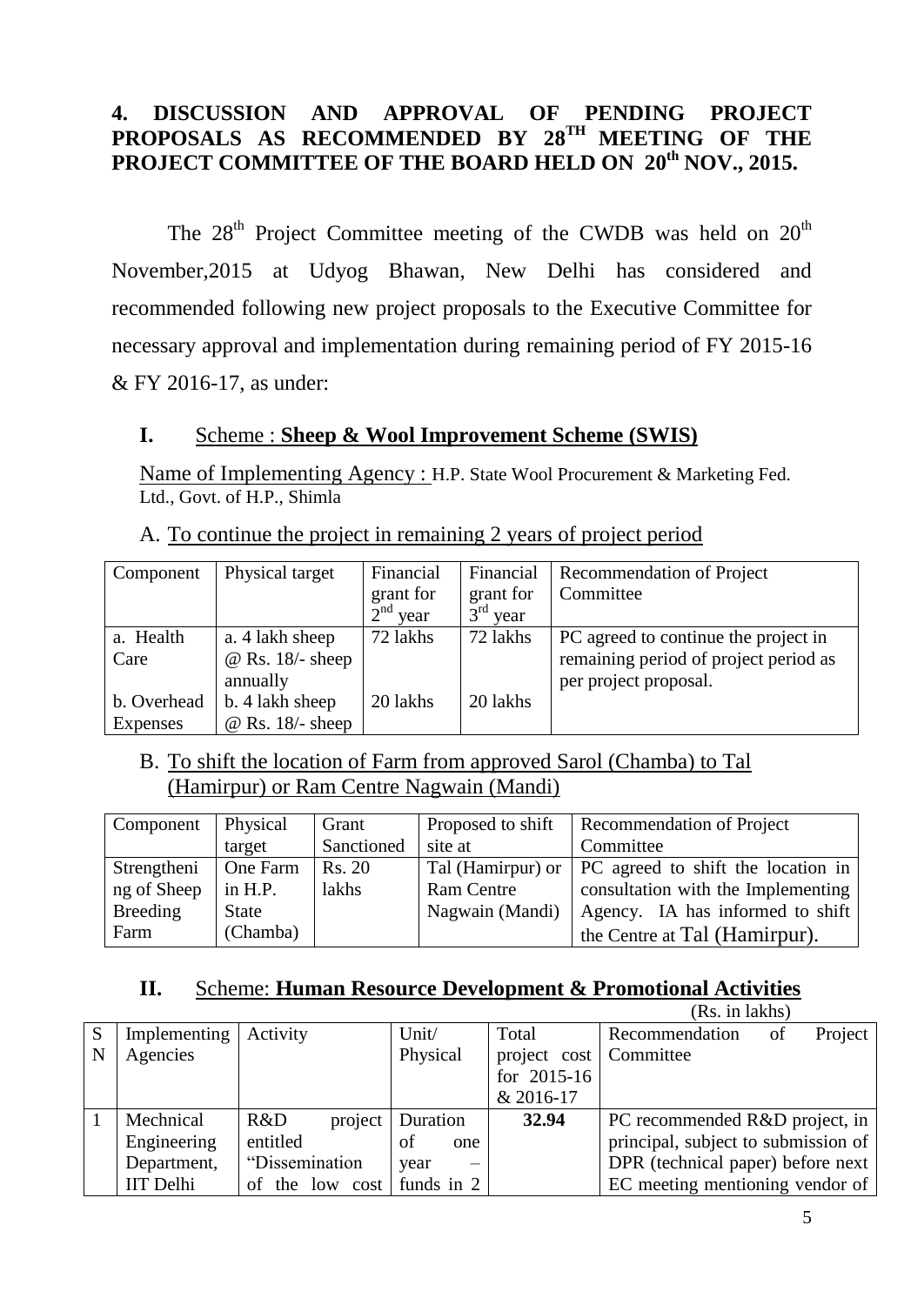|                |               | sheep-hair          | installmen            |             | collaboration for<br>indigenous      |
|----------------|---------------|---------------------|-----------------------|-------------|--------------------------------------|
|                |               | shearing<br>device  | ts                    |             | manufacturer, motto of proposal,     |
|                |               | developed by IIT,   |                       |             | status of earlier R&D project.       |
|                |               | New Delhi"          |                       |             | CWDB will also collect expert        |
|                |               |                     |                       |             | opinion from WRA & mechanical        |
|                |               |                     |                       |             | experts. Agency will<br>also be      |
|                |               |                     |                       |             | invite in next EC meeting to         |
|                |               |                     |                       |             | explain proposal for necessary       |
|                |               |                     |                       |             | approval.                            |
|                |               |                     |                       |             |                                      |
| $\overline{2}$ | LAHDC,        | Short-term          | 10 farmers            | 57.00       | PC initially recommended for one     |
|                | Kargil        | training            | per batch             | $($ @ Rs.   | Training Project with financial      |
|                |               | for<br>programme    | and total 4           | 14.25 lakh  | assistance of Rs. 12.54 lakhs as     |
|                |               | Pashmina            | batches               | per batch – | per the CWDB scheme norms. IA        |
|                |               | growers<br>under    | $\overline{3}$<br>for | 4 batches)  | will submit consent to implement     |
|                |               | spinning, dyeing,   | months                |             | the project to CWDB before next      |
|                |               | manufacturing of    |                       |             | EC meeting. Assistance under         |
|                |               | woolen items.       |                       |             | component of Marketing/ Product      |
|                |               |                     |                       |             | Development activities would be      |
|                |               |                     |                       |             | finalized by EC meeting.             |
| 3              | Central       | "Short-term         | 10                    | 16.24       | PC recommended proposal with         |
|                | Sheep<br>$\&$ | training<br>courses | trainees              |             | prescribed financial provision of    |
|                | Wool          | Woollen<br>on       | per batch             |             | Rs. 12.54 lakhs. Out of 4 batches    |
|                | Research      | Products            | and total 4           |             | 1 batch training will be conducted   |
|                | Institute,    | Manufacturing       | batches               |             | in FY 2015-16 and rest of 3          |
|                | Jaipur        | Designing"<br>and   | 3<br>for              |             | batches will be conducted in FY-     |
|                |               | CSWRI for<br>of     | months                |             | 2016-17. PC also agreed with the     |
|                |               | skill development   |                       |             | suggestion of CSWRI to set up a      |
|                |               | of rural artisans   |                       |             | central processing facility of the   |
|                |               |                     |                       |             | tools to be distributed under the    |
|                |               |                     |                       |             | project to self help groups (SHG)    |
|                |               |                     |                       |             | in place of individual trainees.     |
| 4              | CSWRI,        | Fair/Mela<br>Wool   | invite<br>to          | 5.00        | PC<br>recommended<br>project         |
|                | Avikanagar-   | CSWRI,<br>at        | about                 |             | maximum upto Rs. 5 lakh as           |
|                | Jaipur        | Avikanagar-         | 1800                  |             | organized<br>in<br>previous<br>year. |
|                |               | Jaipur              | farmers $\&$          |             | Against this financial support, IA   |
|                |               |                     | 500                   |             | will submit the details about each   |
|                |               |                     | students              |             | expenditures<br>with<br>along        |
|                |               |                     |                       |             | Utilization Certificate.             |
| 5              | CSWRI,        | Short-term          |                       | 5.18        | Project committee recommended        |
|                | Avikanagar-   | training            |                       |             | the project maximum upto Rs.         |
|                | Jaipur        | programme<br>on     |                       |             | 5.18 lakhs<br>organized<br>as<br>in  |
|                |               | "Hands-on-          |                       |             | Against<br>this<br>previous<br>year. |
|                |               | training<br>on      |                       |             | financial support, IA will submit    |
|                |               | Oestrus Synchro-    |                       |             | details<br>about<br>the<br>each      |
|                |               | nization<br>and     |                       |             | expenditures<br>along<br>with        |
|                |               | Artificial          |                       |             | Utilization Certificate and list of  |
|                |               | Insemination        |                       |             |                                      |
|                |               | in<br>Sheep"        |                       |             | trained persons.                     |
| 6              | CSWRI,        | Five day training   | 25 farmers            | 8.70        | Project committee recommended        |
|                | Avikanagar-   | programme<br>on     | each in 6             | $($ @ Rs.   | the project to EC for approval. 3    |
|                |               |                     |                       |             |                                      |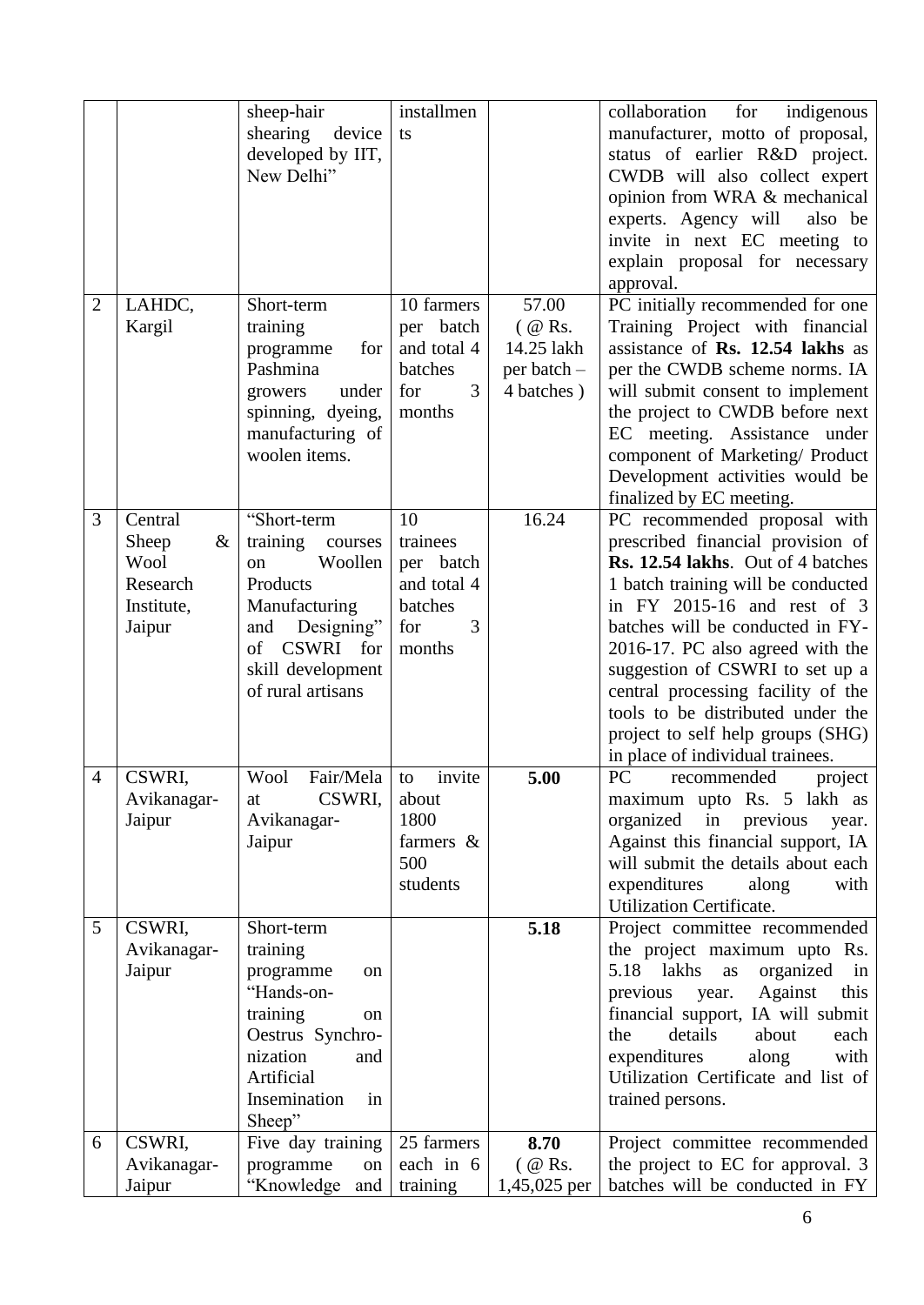|   |               | skill development   | batches –    | $batch-6$     | 2015-16 and rest of 3 batches will               |
|---|---------------|---------------------|--------------|---------------|--------------------------------------------------|
|   |               | farmers<br>in<br>οf | total<br>150 | batches)      | be conducted in FY 2016-17.                      |
|   |               | sheep and wool      | farmers      |               | Against this financial support, IA               |
|   |               | production"<br>of   |              |               | will submit the details about each               |
|   |               | <b>CSWRI</b>        |              |               | expenditures<br>along<br>with                    |
|   |               |                     |              |               | Utilization Certificate and list of<br>trainees. |
| 7 | Karnataka     | Four<br>days        | To<br>train  | 5.88          | Project committee recommended                    |
|   | Sheep<br>$\&$ | training            | 40           |               | the project to EC for approval. 3                |
|   | Wool          | Programme<br>in     | shepherds    | $(Q$ Rs. 0.49 | batches will be conducted in FY                  |
|   | Development   | Sheep Production    | per batch    | lakh per      | 2015-16 and rest of 9 batches will               |
|   | Corp.,        | and Management      | $-$ total 12 | batch)        | be conducted in FY 2016-17.                      |
|   | Banglore      | train<br>480<br>to  | batches      |               | Against this financial support, IA               |
|   |               | of<br>shepherds     |              |               | will submit the details about each               |
|   |               | Karnataka State     |              |               | expenditures<br>along<br>with                    |
|   |               |                     |              |               | Utilization Certificate and list of              |
|   |               |                     |              |               | trainees.                                        |
| 8 | LAHDC, Leh    | Pashmina<br>Wool    | Expansion    | 500           | As per SFC approval and proposal                 |
|   |               | Development         | of PWDS      | (under        | submitted by LAHDC; Leh, PC                      |
|   |               | Scheme (PWDS)       | Leh<br>in    | different     | recommended the proposal of Rs.                  |
|   |               | $-$ To benefit 100  | areas.       | components    | 500 lakhs including additional                   |
|   |               | families,<br>more   |              | of PWDS)      | provision of Rs. 380 lakhs for                   |
|   |               | Dehairing Plant     |              |               | Pashmina Dehairing Plant, Rs. 50                 |
|   |               | and two Centres.    |              |               | lakh for Foddar and Breeding                     |
|   |               |                     |              |               | Farms, Rs. 55 lakhs for Goat pens                |
|   |               |                     |              |               | & Rs. 15 lakhs for tents etc.                    |

Note. 1. The Board informed the IIT, Delhi to submit DPR (technical paper) mentioning vendor of collaboration for indigenous manufacturer, motto of proposal, status of earlier R&D project and invited them in this EC meeting to explain their proposal.

Note. 2: The Board requested LAHDC, Kargil to submit their consent to implement the training project in prescribed manner of approved HRD scheme of Board within financial outlay of Rs. 12.54 lakhs for implementation during remaining period of 2015-16 and FY 2016-17. The Board has received the consent of implementing agency and project may be considered for approval.

Funds under above new projects would be sanctioned as per implementation during remaining period of FY 2015-16 and in next FY 2016- 17, dully approved by the Executive Committee. Copy of minutes of  $28<sup>th</sup>$ Project Committee meeting is enclosed herewith as **Annexure-II (Page no. 35 to 37 )** for discussion and approval.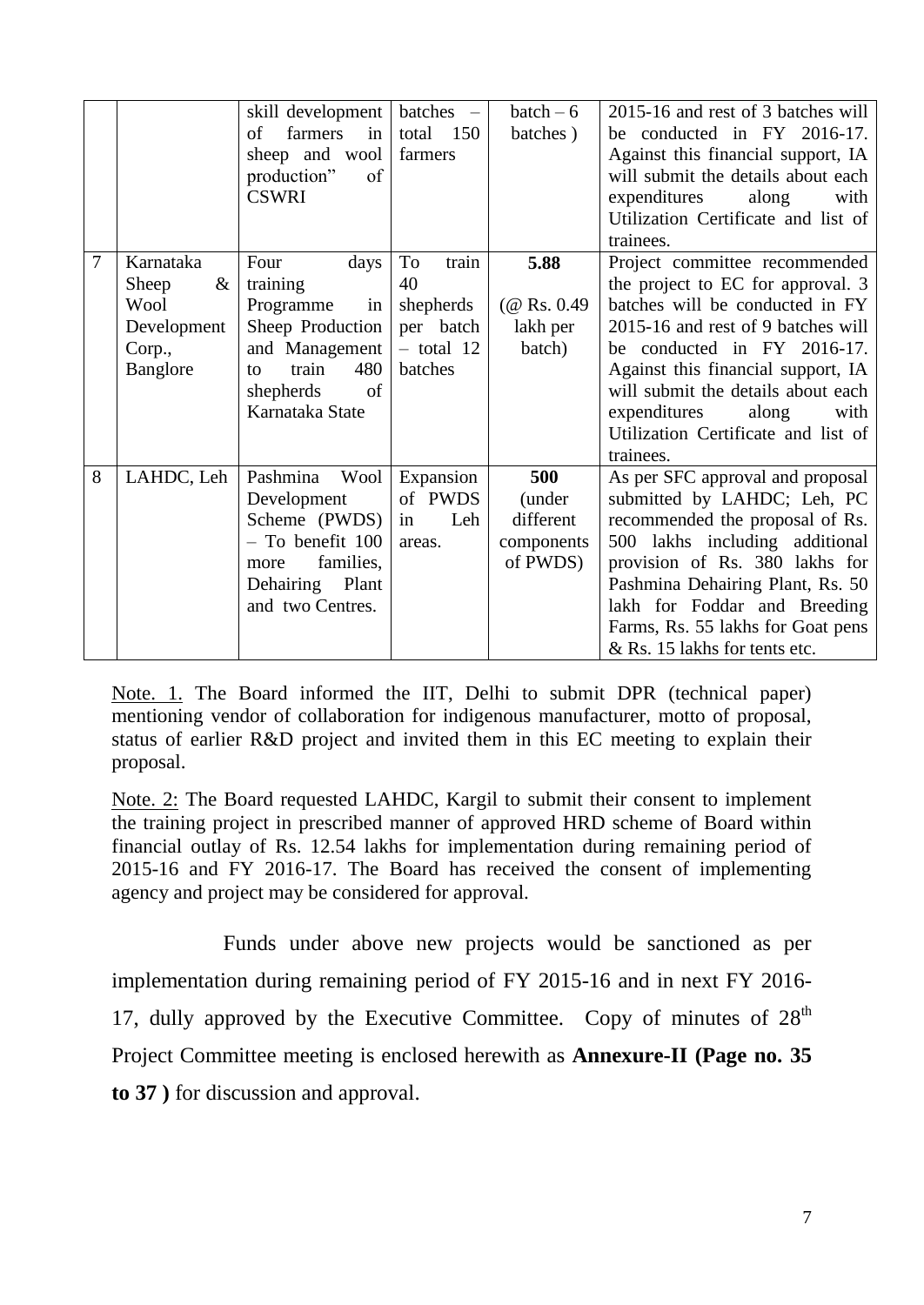## **5. TO REVISE COSTS OF TWO R&D PROJECTS BEING IMPLEMENTED BY WOOL RESEARCH ASSOCIATION, THANE**

The Board has sanctioned two R&D projects to Wool Research Association with project cost of Rs. 52.75 lakhs and Rs. 47.14 lakhs including provision for salary/wages. The Board sponsors R&D projects in favour of reputed institutions including financial provision for payment of salary to staff appointed for this purpose from outside and other than regular employees of concerned institutions. It has been observed that some implementing agencies specially WRA is paying salary to their regular employees from the R&D project sponsored by CWDB for which Non-Plan grant is also sanctioned by the same Ministry.

The Board had requested WRA to utilize this salary part fund for payment to staff engaged from outside only for R&D work and to recast total project cost of R&D project. But WRA stated that they are following this policy in other R&D project sanctioned by Jute Board, Textile Commissioner office also. The same matter had taken up with the MOT vide this office letter no. CWDB/R&D/Gen dated 30-05-2014 to clarify whether WRA is to be permitted to charge the salary of their regular scientist in R&D projects sanctioned or not, as on one side WRA is getting Non Plan grant from MOT for salary and other expenses of WRA staff and at the same time it is also charging the salary of scientists in R&D project.

Now, the Director, WRA vide their letter no. WRA/21/1554/2015-16 dated 10- 12-2015 requested for lifting of moratorium on utilization of released fund under upgradation of three laboratories and R&D projects sanctioned by CWDB in regarding to discussion had with the Jt. Secretary (Wool), MOT on  $20<sup>th</sup>$  Nov., 2015. He mentioned that considering the usefulness of above two R&D projects, Jt. Secretary, MOT felt that it might be worthwhile to revive these projects, but the unspent salary component, as mentioned earlier by CWDB, should be excluded. It was suggested that WRA might rework the budget expenditure of these two projects and put up for consideration at MOT/CWDB.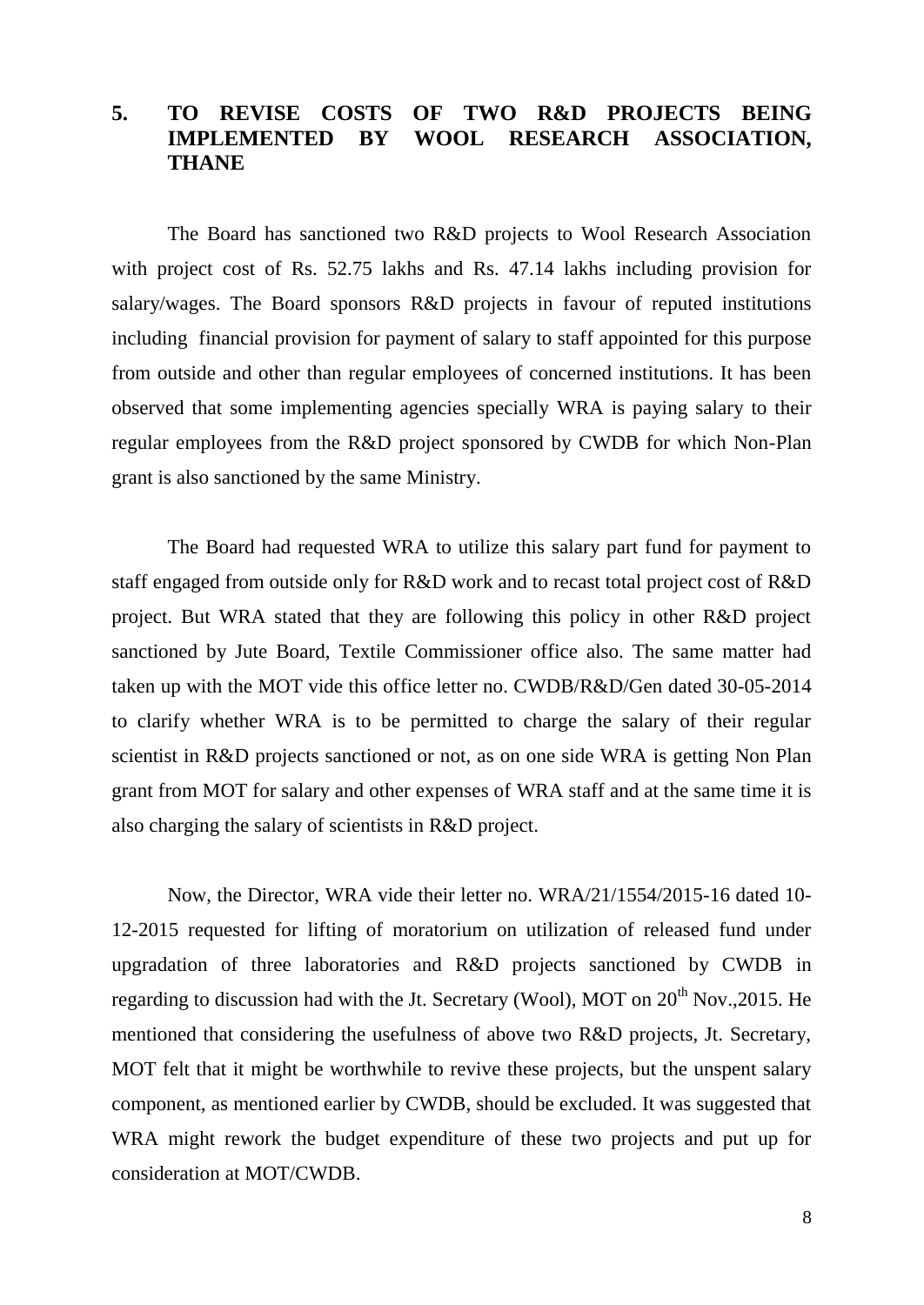Accordingly, the WRA revised cost of both the R&D projects excluding salary component for the remaining period of the project duration as under:

|                                     |             |               |                |                   |              | (Rs. in lakhs) |
|-------------------------------------|-------------|---------------|----------------|-------------------|--------------|----------------|
| <b>R&amp;D</b> Project proposal for | Project     | <b>Fund</b>   | <b>Expendi</b> | <b>Revised</b>    | <b>Funds</b> | Remain         |
|                                     | $Cost -$    | under         | ture           | Cost              | already      | ing            |
|                                     | Origin      | <b>Salary</b> | made           |                   | released     | $grant$ –      |
|                                     | al (for     | (Origin       | by             |                   | to WRA       | BE             |
|                                     | 2 years)    | al)           | <b>WRA</b>     |                   | (in 2014)    | 2015-16        |
|                                     |             |               |                |                   |              |                |
| Design<br>A.<br>$\&$                | 52.75       | 15.48         | 9.56           | 35.87             | 17.88        | 17.99          |
| Development of Indian               | $(1st$ year |               | $(1st$ year    |                   |              | $(2nd$ year    |
| wool based smart textiles           | salary      |               | salary         | $(2^{\text{nd}})$ |              | salary         |
| having thermoregulatory             | 7.20)       |               | 7.20)          | year              |              | Nil)           |
| properties using phase              |             |               |                | salary            |              |                |
| change material (PCM).              |             |               |                | Nil)              |              |                |
|                                     |             |               |                |                   |              |                |
| <b>B.</b> Use of Indian wool in     | 47.14       | 20.64         | 12.54          | 37.85             | 12.04        | 25.81          |
| development of technical            |             |               |                |                   |              |                |
| textiles<br>like<br>nonwoven        | $(1st$ year |               | $(1st$ year    | (2 <sup>nd</sup>  |              | $(2nd$ year    |
| for<br>moisture<br>mesh             | salary      |               | salary         | year              |              | salary         |
|                                     | 9.60)       |               | 9.60)          | salary            |              | Nil)           |
| management, filtration              |             |               |                | Nil)              |              |                |
| fabrics, wipe, insulating           |             |               |                |                   |              |                |
| mats, roof-lines,<br>sport          |             |               |                |                   |              |                |
| shoe liner etc.                     |             |               |                |                   |              |                |
|                                     |             |               |                |                   |              |                |

As above revised cost of both the R&D projects of WRA excluding salary component for the remaining period of the project duration is placed before the EC for approval as well as continuation of project during  $12<sup>th</sup>$  Plan period.

#### **6. TO NOTE PROGRESS UNDER IMPLEMENTATION OF PASHMINA WOOL DEVELOPMENT SCHEME (PWDS) AND PASHMINA PROMOTION PROGRAMME (P-3).**

CWDB is implementing  $12<sup>th</sup>$  Plan Pashmina Wool Development Scheme (PWDS) in Leh and Kargil districts with total fund allocation of Rs. 41.21 crore. Out of it, the CWDB has already released Rs. 21.23 crore upto Dec.,2015 under

 $\sqrt{R}$  in late  $\sqrt{R}$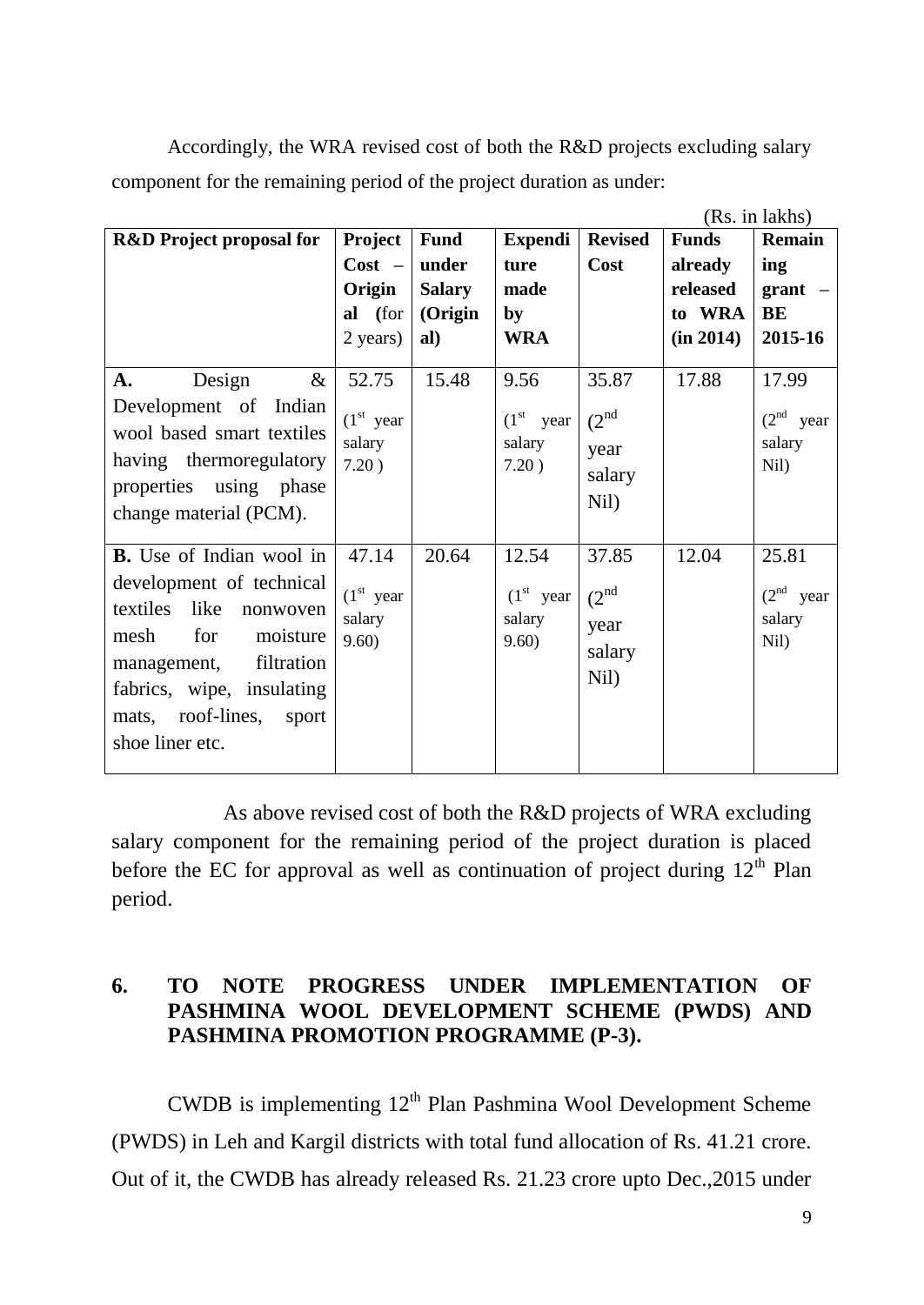the components of : Distribution of high quality Pashmina bucks for breed improvement, Assistance for providing foundation stock in non-traditional areas, Training programmes, Establishment of Pasture Farms on migratory routes, Feed supplement to pashmina goats, Pashmina goat pens, providing portable tents, gumboots, to nomads, Health Coverage, Strengthening of Pashmina Fodder Banks & Breeding Farms, improved Pashmina Combs etc.

For current FY 2015-16, the Board has made financial allocation of Rs. 11.13 crore under PWDS and Rs. 6.99 crore has been released. Progress under utilization of funds by different Implementing Agencies under the scheme are as under :

|                |               |                |                  |              |                | (IS), III IANII)   |          |
|----------------|---------------|----------------|------------------|--------------|----------------|--------------------|----------|
| S              | Implementi    | <b>Total</b>   | <b>Funds</b>     | <b>Funds</b> | <b>Funds</b>   | <b>Liabilities</b> | Outlay   |
| N              | ng Agency     | <b>Project</b> | already          | utilized     | to be          | $/$ to be          | for next |
|                |               | Cost for 5     | released         |              | utilized       |                    |          |
|                |               |                |                  | by IA        |                | released           | year     |
|                |               | years          | upto             | upto         | by IA          | in 2015-           |          |
|                |               |                | <b>Dec., 201</b> | Dec.,        |                | <b>16</b>          |          |
|                |               |                | 5                | 2015         |                |                    |          |
| $\mathbf{1}$   | LAHDC,        | 3415.70        | 1595.25          | 1460.25      | 135            | 361.50             | 1458.95  |
|                | Leh           |                |                  |              |                |                    |          |
|                |               | $(2915.70 +$   | (1466.25)        | (1331.25     |                |                    |          |
|                |               | Feed + $500$   | $+129$           | $+129$       |                |                    |          |
|                |               | additional     |                  |              |                |                    |          |
|                |               | sanction)      |                  |              |                |                    |          |
| $\overline{2}$ | LAHDC,        | 505.30         | 427.41           | 352.50       | 74.91          | 22.50              | 55.39    |
|                | <b>Kargil</b> |                |                  |              |                |                    |          |
|                |               | $(500.30 + 5)$ |                  |              |                |                    |          |
|                |               | additional     |                  |              |                |                    |          |
|                |               | sanction)      |                  |              |                |                    |          |
| 3              | SKAST,        | 200            | 100              | 100          | $\overline{0}$ | 30                 | 70       |
|                | Kashmir       |                |                  |              |                |                    |          |
|                | (R&D)         |                |                  |              |                |                    |          |
|                | Project)      |                |                  |              |                |                    |          |
|                |               | 4121           | 2122.66          | 1912.75      | 209.91         | 414                | 1584.34  |

**(Rs. in lakhs)**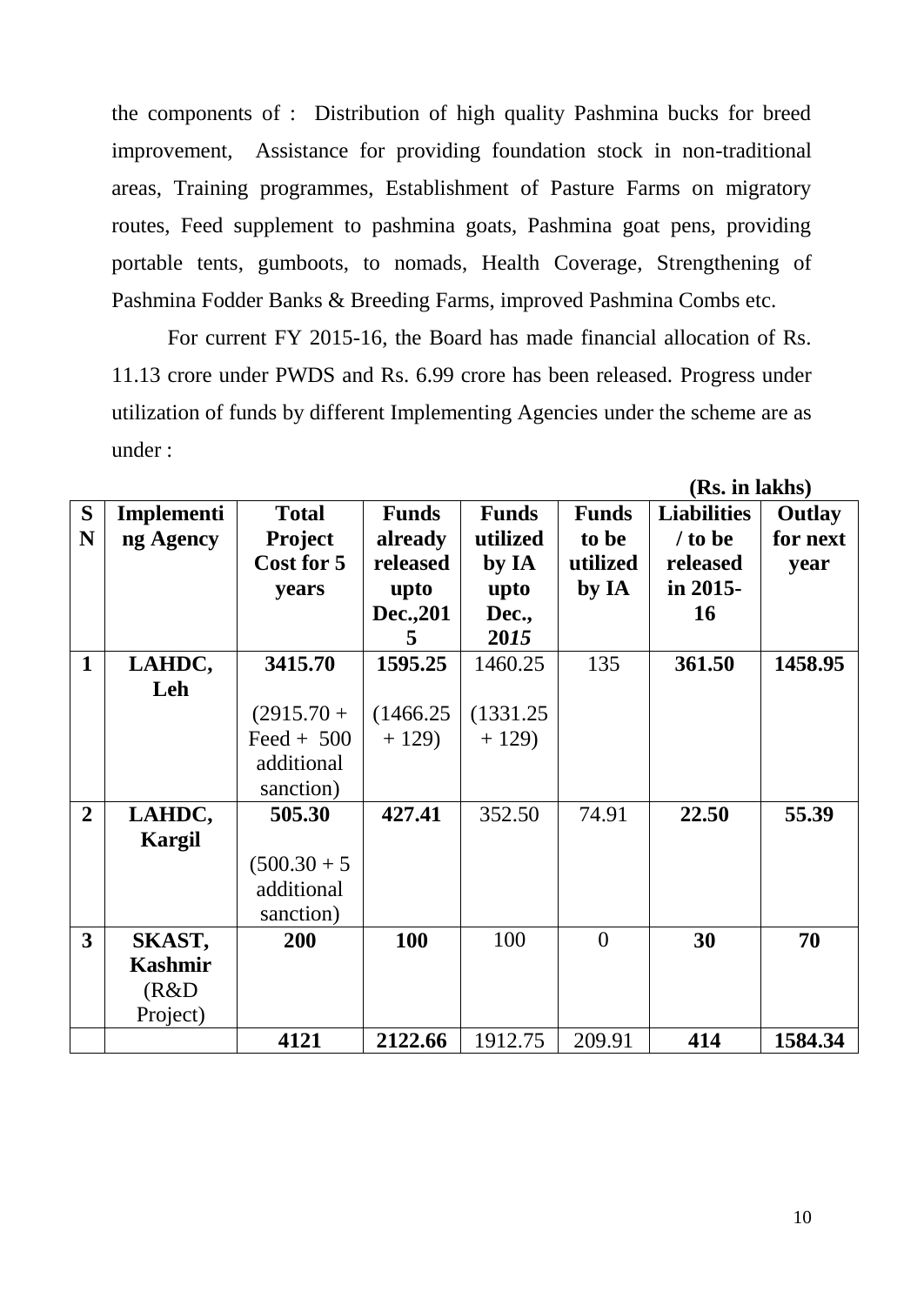Details of Rs. 414 lakhs to be released under the scheme during remaining period of 2015-16 is as under:

- Rs. 208.20 lakhs under Leh project as next installment
- Rs. 60 lakhs as additional grant under Leh project as per recommendation of PC meeting, dully approved by EC.
- Rs. 93.30 lakhs proposed under procurement of Pashmina Dehairing Plant
- Rs. 7.50 lakhs under Kargil project as next installment
- Rs. 15 lakhs under Feed Supplement to Kargil area
- Rs. 30 lakhs under R&D project to Sher-e-Kashmir University of Agricultural Science and Technology of Kashmir, Srinagar (SKUAST-K)

## **B. Progress under implementation of Pashmina Promotion Programme ( P-3) in Ladakh region.**

The Ministry of Textiles has approved Pashmina Promotion Programme (P-3) for sustainable development of Pashmina rearing activity of nomadic community in Ladakh region with additional Central Assistance. The MOT approved this new scheme and made additional financial outlay of Rs. 19.12 Crore for promotion of Pashmina goat breeding in Ladakh region by creation of Common Pashmina Facilitation Centre for Wool testing, Disease Surveillance Centre, Geographic Information System (GIS) Lab, Shelter for Nomads, Portable Electric Units for Spinning, Solarised Community Centre, Open Fodder enclosures, Pashmina Dehairing Plant, Distribution for Foundation Stock and Shelter for Housing of Pashmina Stock etc. as under :

Component-wise progress under implementation of P-3 is as under:

1. Creation of a Fiber (Fleece) Testing Centre- Under this component a wool testing laboratory with a financial assistance of Rs. 156 lakh is to be established in Leh to test the quality parameters for pashmina wool. Tender opened and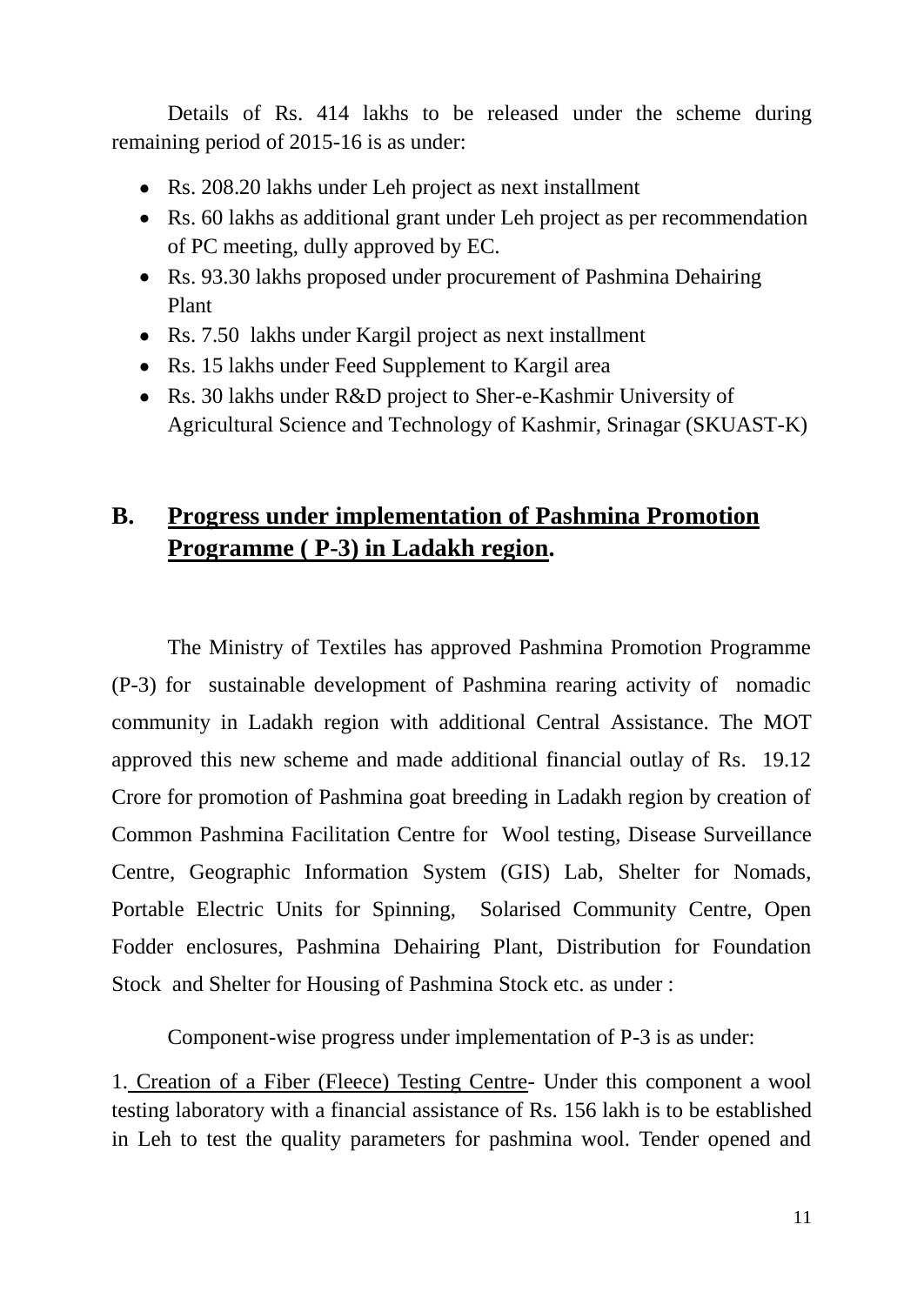supply order is to be placed after consultation with WRA for the equipments. Repair work of the building is completed.

2. Creation of a GIS laboratory ( Leh)- Under this component a Geographical information laboratory with a financial assistance of Rs. 37 lakh is to be established in Leh for better utilization of grazing land. Tender opened and supply order is to be placed. Repair work of the building is completed.

3. Creation of a Disease Surveillance Centre. Under this component a Disease Surveillance laboratory is to be established with financial assistance of Rs. 50 for Serological mapping and disease surveillance of major diseases in animals in Ladakh region. Tender opened and supply order is to be placed. Repair work of the building is completed.

4. Creation of facility for spinning of Pashmina with the Help of portable electric units- Under this component facility for value addition of dehaired pashmina in form of Charkha and Handloom are to be distributed with a financial assistance of Rs. 41 lakh. 70 handlooms procured and tenders for spinning wheel are to be finalized.

5. Provision Of Housing/Shelter with guard room to Changpa/ Nomads of Changthang- Under the components 100 housing with shelters for pashmina goats for nomeds are to be constructed with a financial assistance of Rs. 200 lakhs. 97 shelters are completed.

6.Construction of Solarised community centres- Total 5 community centers are to be constructed with a financial assistance of Rs. 98 lakhs at Community place to perform the value addition activities of dehaired pashmina. All 5 centers are at completion stage.

7. Open fodder enclosures- 5 open fodder storage with channeling fencing are to be constructed. Material for fencing is procured and after winter construction work will be started.

8. Distribution of foundation stock- To increase pashmina rearing activities in non traditional area of Kargil foundation stock of pashmina Goats are to be distributed to nomads who wants to start this activity. Animals purchased and distributed to 300 families out of 500 families.

9. Establishment of Shelter for Pashmina Goat – To Protecting Pashmina goats from snow, regular wild attack and housing outside the local traditional sheds in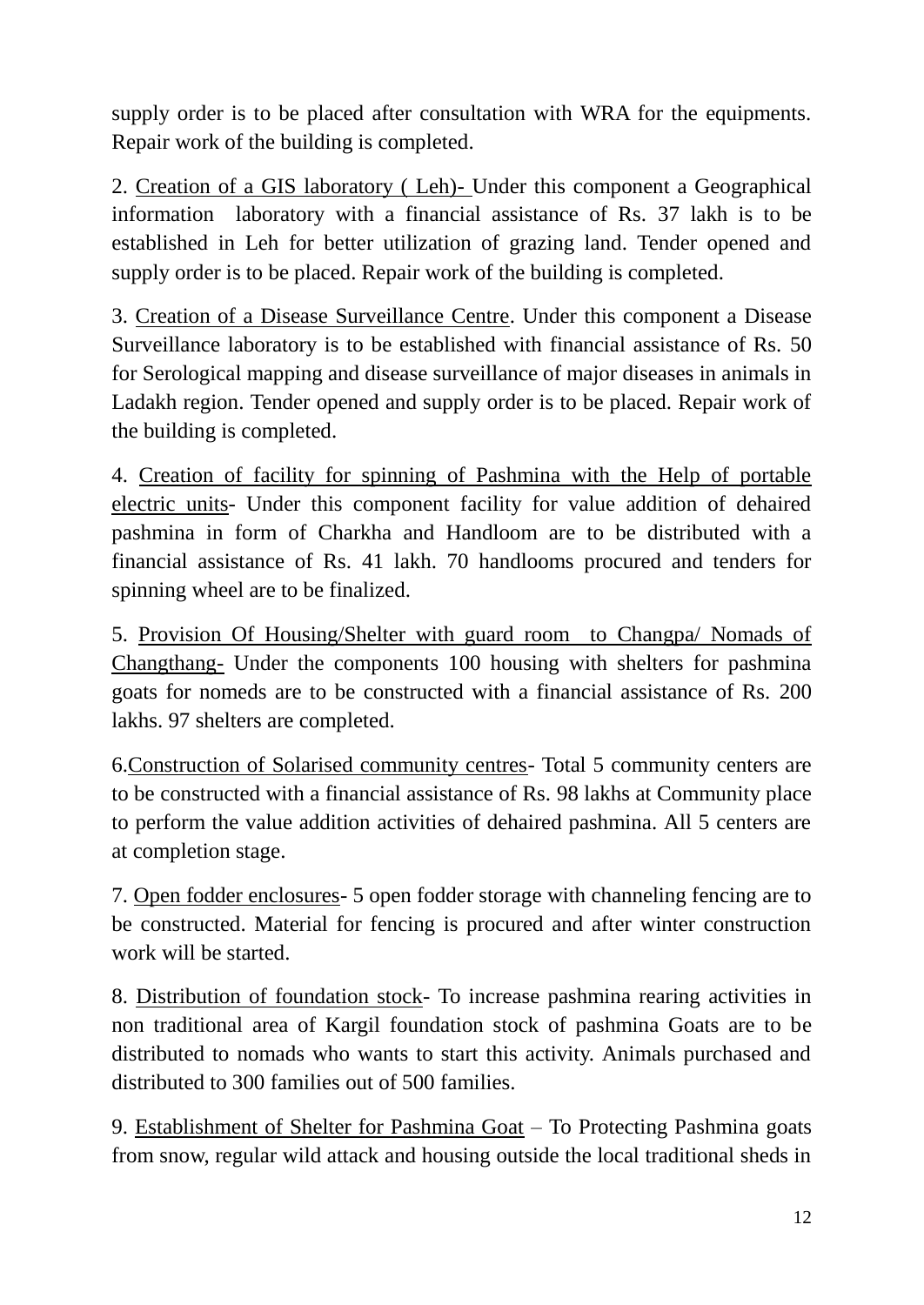Kargil area of Ladakh shelter for animals are to be constructed with a financial assistance of Rs.100 lakhs. Out of total 500, 349 shelters completed.

10. Pashmina Dehairing Plant- To increase the dehairing capacity of existing pashmina dehairing plant another imported deharing plant with high capacity is to be procured and installed. A new building for new plant is also to be constructed. The total financial assistance under the components is Rs.19.35 Cr. Out of which Rs. 9.55 Cr. would be utilized from P-3 budget and rest 9.80 Cr. would be utilized from PWDS. Tenders for the auxiliary machines and deharing plant are to be open on 2/01/2016. After finalization of the deharing machine, PWD , Leh will start building construction. The details of the components are as under :

Rs. in lakhs

| <b>SN</b>      | Particular                                                       | Approx. |
|----------------|------------------------------------------------------------------|---------|
|                |                                                                  | Amount  |
|                |                                                                  |         |
| $\mathbf{1}$   | Import of Italian make Pashmina Dehairing Plant (including       | 1100    |
|                | Custom and other taxes, transportation charges)                  |         |
| $\overline{2}$ | Procurement of Scouring, boiler, Drying & other utilities        | 270     |
|                | machineries.                                                     |         |
| 3              | Construction of Buildings for Dehairing Plant, Scouring,         | 440     |
|                | utility & Drying machineries with storage hall (Godam)           |         |
| $\overline{4}$ | Consultancy charges to WRA (5% of cost of Machineries)           | 50      |
| $\overline{5}$ | Other charges, Training, electrification of plant, installation, | 75      |
|                | commissioning/trials, tendering, travelling and salary of        |         |
|                | qualified technical personnel for initial 3 years on line of     |         |
|                | NRHM for streamline the Plant etc.                               |         |
|                | TOTAL                                                            | 1935    |

Components wise financial implication approved in Pashmina Promotion Programme (P-3) and fund utilized by LAHDC is as under: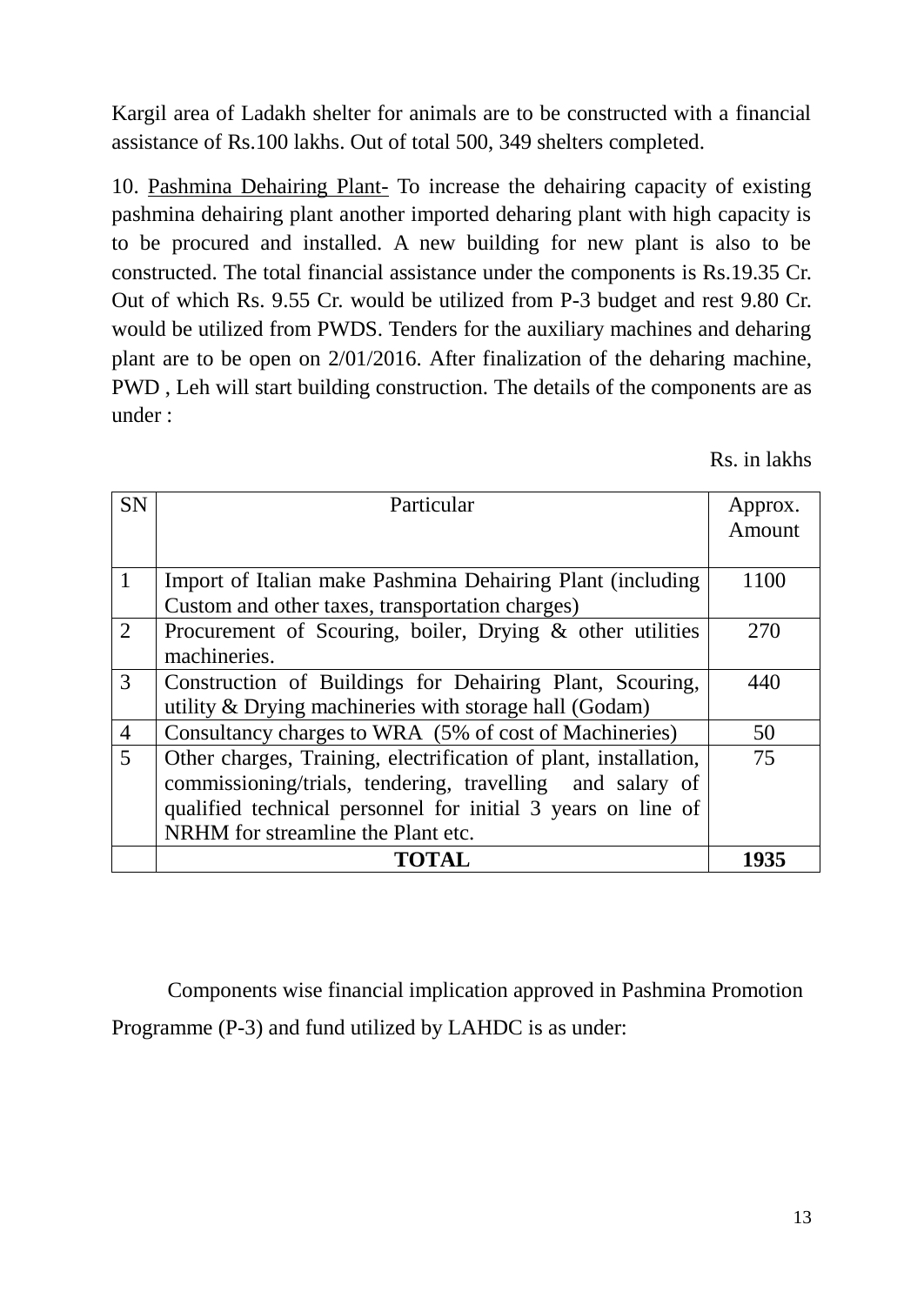|                | Component                        | Unit          | <b>Fund</b> | <b>Fund</b> | <b>Fund</b>    |
|----------------|----------------------------------|---------------|-------------|-------------|----------------|
|                |                                  |               | approved    | released    | utilized       |
| A              | <b>Creation of a Common</b>      | 1 Unit        | 156         | 78          | 8.50           |
|                | <b>Pashmina Facilitation</b>     |               |             |             |                |
|                | <b>Centre at Leh-Fiber</b>       |               |             |             |                |
|                | (Fleece) Testing Centre.         |               |             |             |                |
| B              | <b>Creation of a Common</b>      | 1 Unit        | 50          | 25          | 8.85           |
|                | <b>Pashmina Facilitation</b>     |               |             |             |                |
|                | <b>Centre at Leh- Disease</b>    |               |             |             |                |
|                | <b>Surveillance Centre.</b>      |               |             |             |                |
| $\overline{C}$ | <b>Creation of a Common</b>      | 1 Unit        | 37          | 18.50       | $\overline{0}$ |
|                | <b>Pashmina Facilitation</b>     |               |             |             |                |
|                | <b>Centre at Ladakh- GIS</b>     |               |             |             |                |
|                | laboratory.                      |               |             |             |                |
| D              | <b>Provision Of</b>              | 100 units $@$ | 200         | 155         | 155            |
|                | <b>Housing/Shelter with</b>      | Rs. 2 lakh    |             |             |                |
|                | guard room to Changpa/           | per unit      |             |             |                |
|                | <b>Nomads of Changthang</b>      |               |             |             |                |
| E              | <b>Creation of facility for</b>  | 100 looms     | 41          | 20.50       | 13.10          |
|                | spinning & weaving of            | and 200       |             |             |                |
|                | Pashmina with Help of            | spinning      |             |             |                |
|                | portable electric units          | machines.     |             |             |                |
| $\mathbf F$    | <b>Construction of solarised</b> | 5 Centres @   | 98          | 78          | 78             |
|                | community centres.               | Rs. 19.50     |             |             |                |
|                |                                  | lakh          |             |             |                |
| G              | <b>Construction of open</b>      | 5 centers @   | 25          | 10          | 10             |
|                | fodder enclosures.               | Rs. 5 lakh    |             |             |                |
|                |                                  | per Centre    |             |             |                |
| H              | <b>Pashmina Dehairing Plant</b>  | 1 Unit        | 955         | 477         | 32.57          |
|                | (in technical assistance with    |               |             |             |                |
|                | WRA)                             |               |             |             |                |
| $\mathbf I$    | <b>Distribution for</b>          | 500 families  | 250         | 200         | 124            |
|                | <b>Foundation Stock for</b>      | @ Rs. 0.50    |             |             |                |
|                | expansion of pashmina            | lakh per      |             |             |                |
|                | rearing activity in Kargil       | family        |             |             |                |
|                | district                         |               |             |             |                |
| $\mathbf{J}$   | <b>Shelter for Housing of</b>    | 500 shelters  | 100         | 77          | 77             |
|                | <b>Pashmina Stock for</b>        | @ Rs. 0.20    |             |             |                |
|                | protection of pashmina           | lakh per unit |             |             |                |
|                | stock from snow, regular         |               |             |             |                |
|                | wild attacks                     |               |             |             |                |
|                | <b>Total Financial approval</b>  |               | 1912        | 1139        | 507            |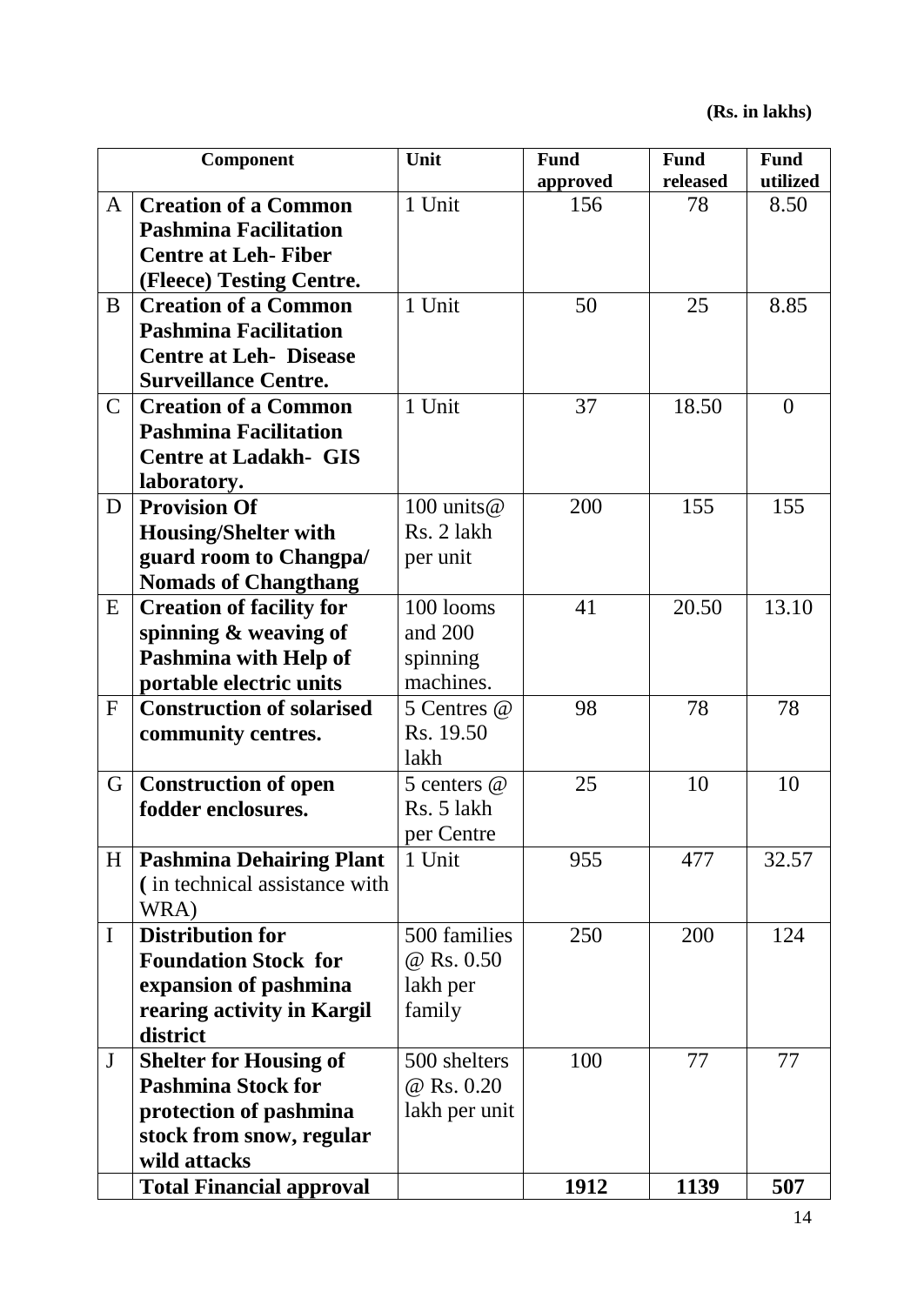Under Pashmina Promotion Programme, the Ministry of Textiles has released Rs. one crore to LAHDC, Leh and Kargil districts during FY 2014-15 and next installment of Rs. 6.19 crore has sanctioned during current FY 2015-16 out of total outlay of Rs. 19.12 Crore of MOT.

As above status under implementation of PWDS and P-3 is placed before EC for perusal and to note the progress.

#### **7. CONTINUATION OF SOCIAL SECURITY SCHEME (SSS) - SHEEP BREEDERS INSURANCE SCHEME OF CWDB IMPLEMENTING BY VARIOUS STATE GOVTs. ORGANs.**

A Social Security Scheme-Kendriya Bhed Palak Bima Yojana (Sheep Breeders Insurance Scheme) of CWDB, implementing by LIC through various State Govt Organization.

As per budget provision of scheme in approved SFC/EFC, total Rs 200 Lakh was made for  $12<sup>th</sup>$  Plan period in two schemes of Social Security Scheme. Out of 200 Lakh, Rs 175 Lakh was utilized by the CWDB during 2013-14 and 2014-15 and Rs 25 Lakh, (which was BE/RE for Sheep Insurance) was lying unutilized in the year 2014-15. The MOT has approved Plan BE for the FY 2015-16 and allotted Rs 25 Lakh under Social Security Scheme (SSS) of CWDB. Out of this Rs 12.50 Lakh was already released by the MOT to the CWDB.

As per letter dated 23-05-2015, the LIC has demanded total Rs 168.49 Lakh from CWDB (Rs 46.52 Lakh for balance premium of the year 2014-15 as liability and Rs 122 Lakh as renewal premium for the 2015-16 for 48785 members) in current FY. For any additional coverage of members over  $\&$  above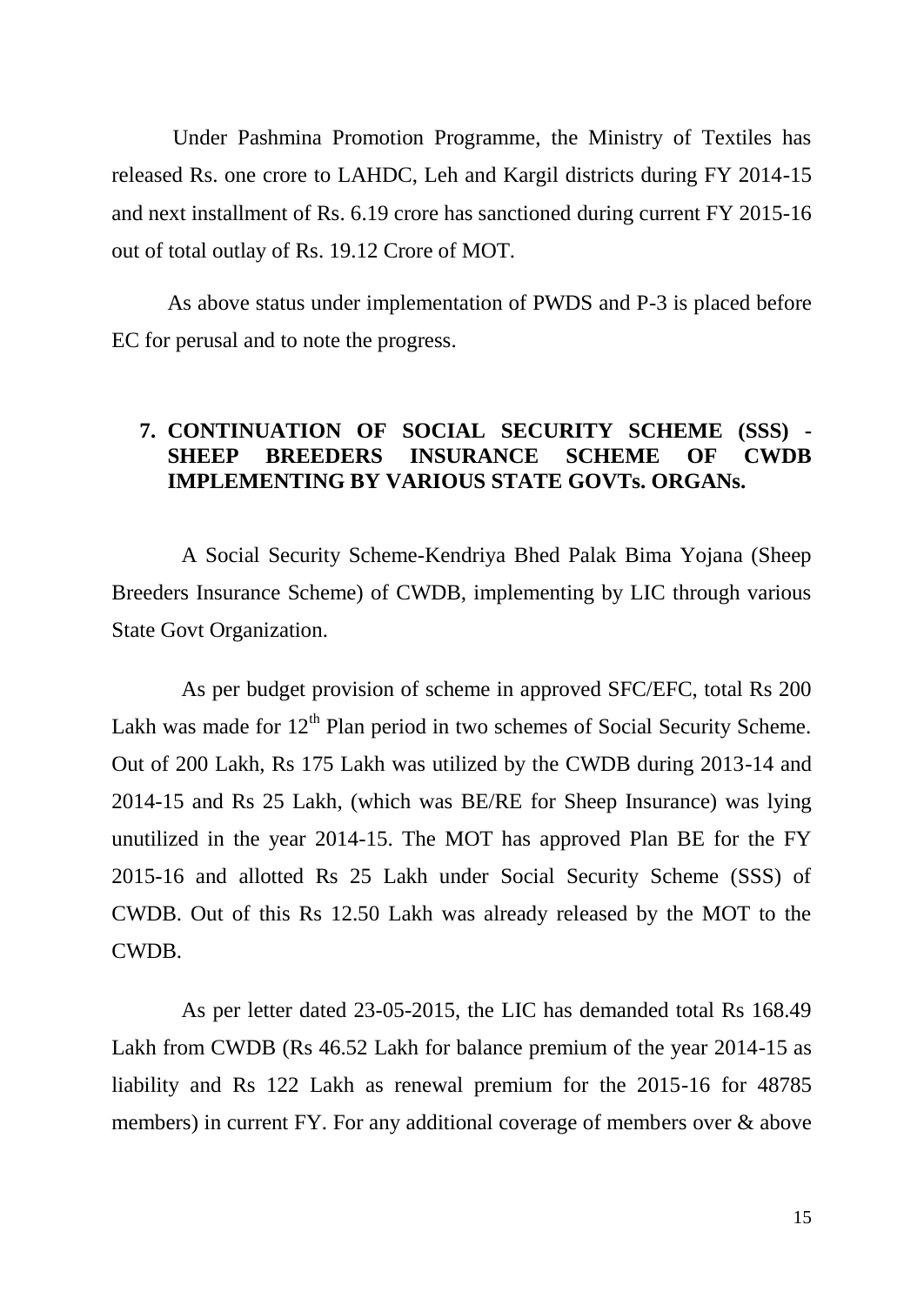48785 members, proportionate additional premium @ Rs 250/- per member per annum will have to be paid by the CWDB.

To avoid further liability on CWDB, the CWDB has informed LIC vide letter dated 23/28-09-2015 to discontinue the scheme till further order and seek explanation from concerned officials about the expenditure made without the contribution of premium by the CWDB/MOT under this scheme.

Now the LIC sincerely regret the error and the inconvenience caused to CWDB because of said wrong reporting and LIC assure that in future they shall take precaution while reporting the coverage vide letter dated 16-10-2015.

The LIC also informed vide letter dated 30-10-2015 that the total amount available as on 01-04-2015 is Rs 34,81,930/-. The amount would be sufficient to cover 13927 sheep breeders for the year 2015-16 and LIC required permission to continue scheme during 2015-16 with available fund.

The recently LIC also informed vide letter dated  $3<sup>rd</sup>$  Dec, 2015 that total 9935 beneficiaries has been already covered as on 31-10-2015 (01-04-2015 to 31-10-2015) of current FY 2015-16 .

As above in current financial year (as on 01-04-2015) total Rs 34,81,930/- is available with LIC and Rs 25.00 Lakh is available with CWDB in AP 2015-16 to continue the scheme in the year 2015-16. Out of this LIC has already utilized Rs 24,83,750/- (9935X250) up to 31-10-2015.

The scheme was stopped only to avoid liabilities on CWDB and now LIC has clarify the matter and settled the issue as well as the merger of Sheep Breeders Insurance scheme in PMJJBY/PMSBY will take more time and hope it will be implement w.e.f.01-04-2016 in the next Financial Year.

Therefore, it is proposed that Sheep Breeders Insurance Scheme may continue through LIC in the current financial year (2015-16) with available budget of CWDB and LIC should not exceed the budget of CWDB.

As above matter is placed before EC for approval.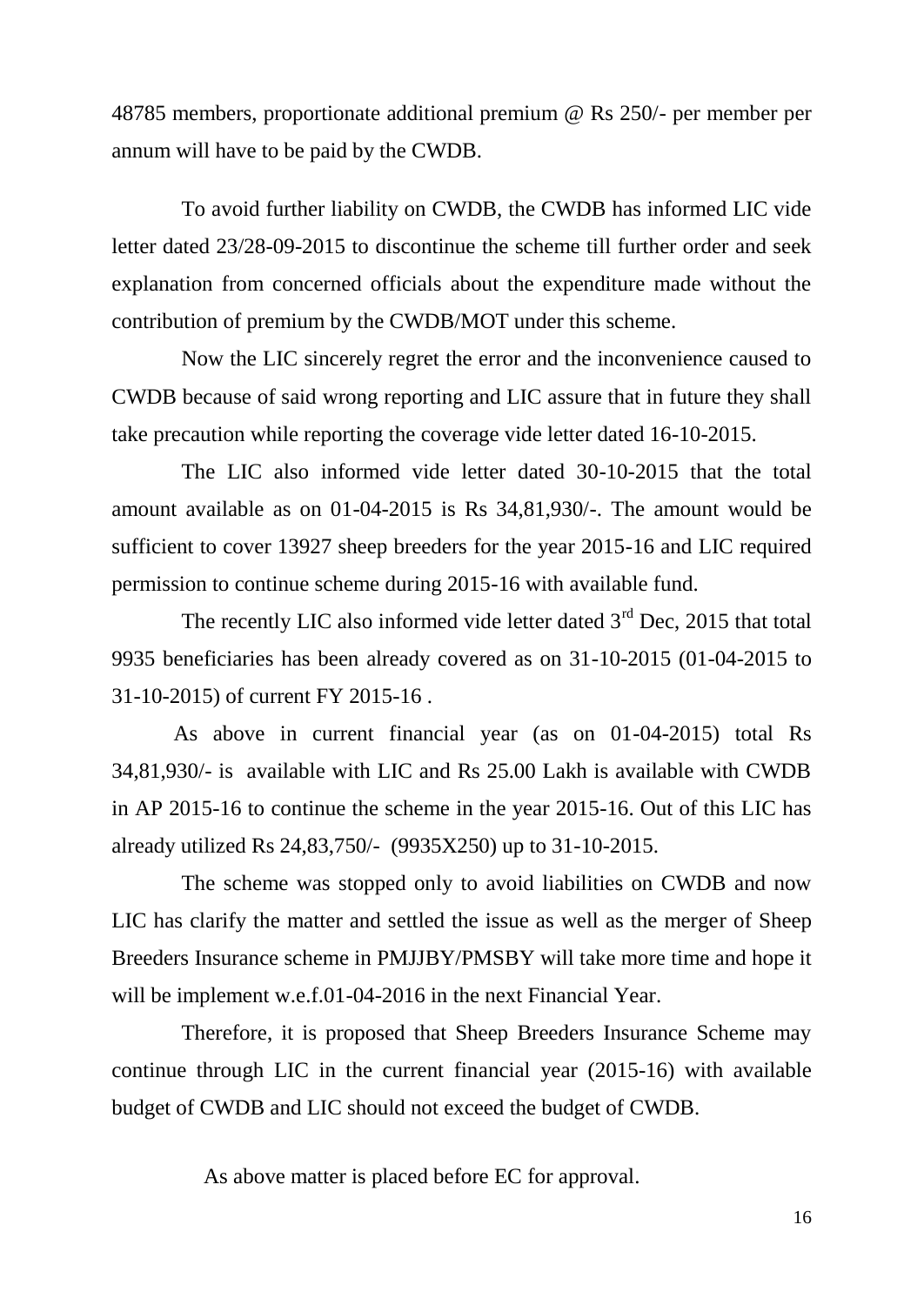#### **8. REIMBURSEMENT OF RS. 24,65,740 TO NATIONAL SMALL INDUSTRIES CORP. LTD, (NSIC), NEW DELHI FOR PARTICIPATION IN WOOLLEN EXPO (TECHMART INDIA-2014) AT PRAGATI MAIDAN, NEW DELHI DURING 14-27 NOV.,2015.**

Central Wool Development Board, Jodhpur organizes Woollen Expo (exhibitions-cum-sale of woolen products) at different places in the country to promote sale of wool and woollen products, to increase awareness in favour of Woolen Products, expose weavers/ manufacturer to new woolen markets and promotion. This activity is part of approved Plan Scheme and CWDB continue to organize Woollen Expo every year.

In this regard, the Board receives proposals from different reputed organizations (Govt. & NGOs) from different States and Board also invites proposals from different places. Executive Committee (EC) meeting of CWDB decides the Calendar of Woollen Expo as per recommendation of the Project Committee for organizing this activity in winter season (i.e. Oct. to January) and in the emergency cases Post facto approval is also obtains from Executive Committee.

During last FY 2014-15, the Board has participated in three Expos in months of Oct. & Nov.,2015 dully recommended by Project Committee of CWDB by hiring of stalls without finalizing the Calendar of events of Woollen Expos for 2014-15 by EC. Calendar of events is generally finalized by the month of July/August every year by EC but last year this could not be finalized timely and EC meeting could not be convened during this period and held on  $25^{th}$  Nov., 2015.

 Matter of above Expos which have already been organized by Board was placed before the last Executive Committee meeting of CWDB for post-facto approval but it was instructed that the matter shall be put up separately on file giving detailed justification. Accordingly, the matter was submitted before the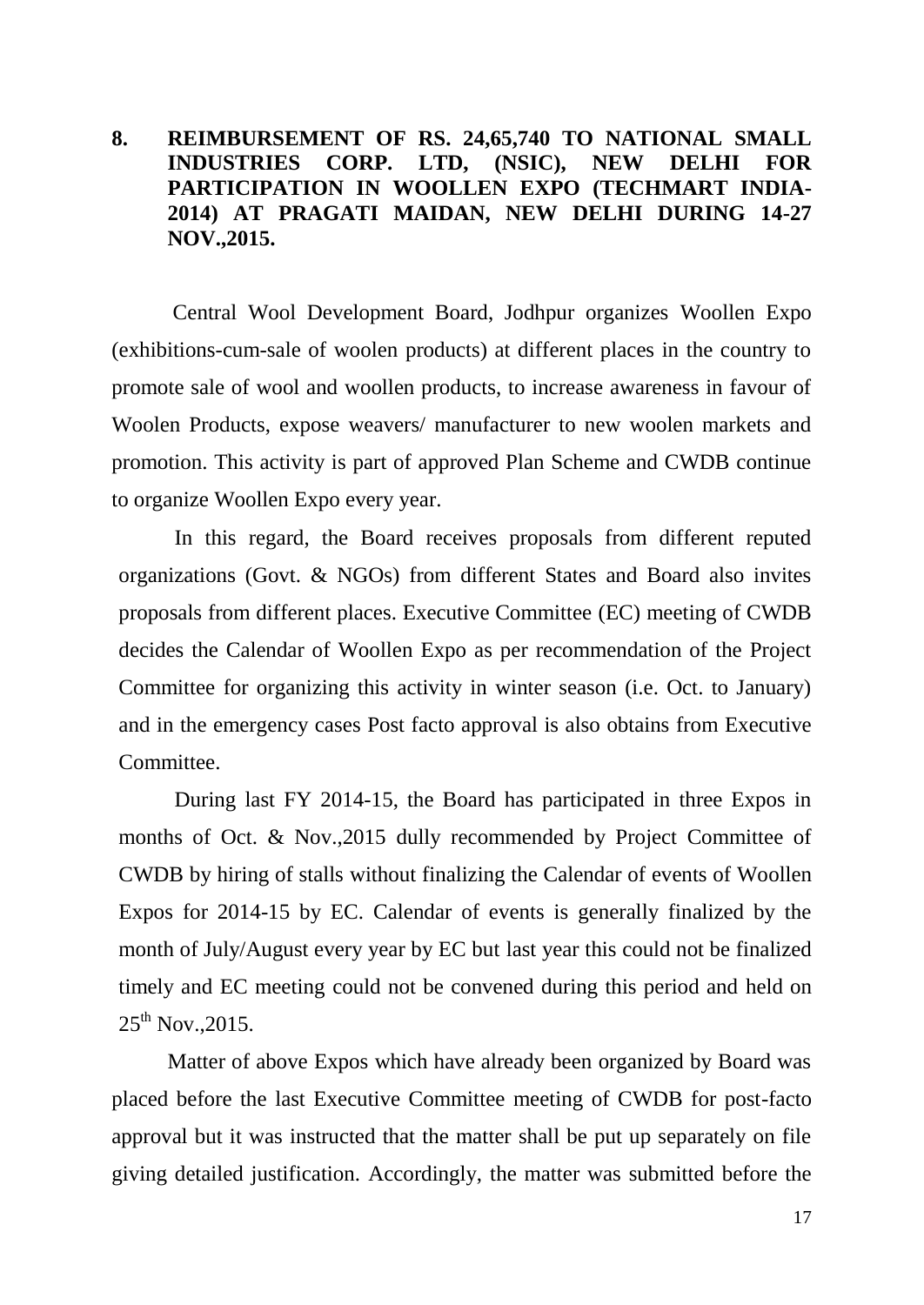MOT for ex-post-facto approval for release of payment of Rs. 30.68 lakhs for three Expos held in 2014.

The MOT has conveyed the ex-post-facto approval of the Govt. of India for release of payment of Rs. 30.68 lakhs for three events held in 2014 with subject to fulfillment of some conditions. One of the conditions mentioned in MOT"s letter is : "The expenditure admitted subject to the actual within the component wise/overall ceiling and as per the provisions of GFR/approved guidelines, Govt. instructions etc.".

Two Implementing Agencies who organized Expos i.e. Dainik Navjyoti and IITEO, New Delhi fulfilled all the conditions mentioned by Ministry and Board has released the funds. One another agency i.e. "National Small Industries Corporation Ltd., (NSIC – A Govt. of India Enterprise), New Delhi fulfilled the conditions except one which is mentioned above. Per stall hiring charges are more that the overall component-wise ceiling norms of Board"s scheme.

As per the approved  $12<sup>th</sup>$  Plan HRD & Promotional Activity scheme and guidelines in which component of Woollen Expo are being organized **'the hiring charges per stall is Rs. 14,000/- but in some reputed exhibitions, higher stall charges may also be sanctioned with prior approval of the Executive Committee of the CWDB'.** 

Since NSIC - a Govt. of India Enterprise, New Delhi therefore Board is participating every year in the Expo organized by NSIC and every time paid the stall hiring charges more than the norms after approval of EC. Last time the stall hiring charges more than norms after approval of the EC. Last time i.e. in the year 2013,  $42<sup>nd</sup>$  EC has also approved rent for hiring of stalls in the Expo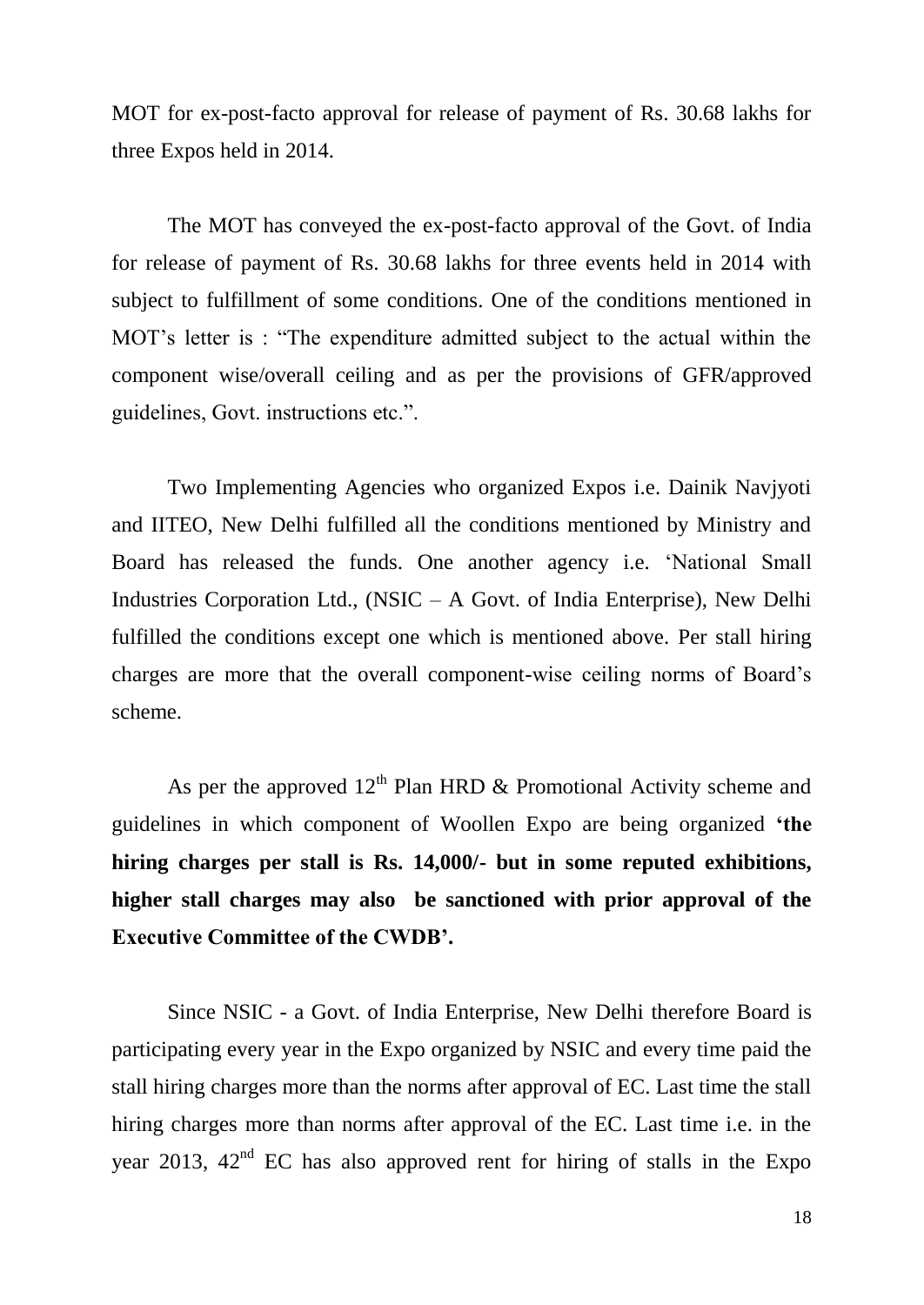organized by NSIC with a total amount of Rs. 17.97 lakhs  $\omega$  Rs. 63,000/- + ST for each stall of 6 Sqmtrs.

Although, Ministry has already conveyed the ex-post-facto approval of Rs. 30.68 lakhs with above mentioned condition, therefore, matter is placed before the EC for reimbursement of Rs. 24,65,740/-, as a Special Case, for Expo organized at Pragati Maidan, New Delhi in the year 2014 looking at higher charges, international event in Delhi and being a Govt. organization.

## **9. DISCUSSION ON CONTINUATION OF S.W.I.S. PROJECT IN 3RD YEAR PERIOD FOR IMPLEMENTATION BY LAHDC, LEH**

 The District Sheep Husbandry Officer, Leh has submitted a project proposal to cover 1.15 lacs Sheep under SWIS for the year 2012-13 and 2013- 14 (initially project for two year period).

The 40<sup>th</sup> Executive Committee Meeting of CWDB has approved the above proposal and accordingly the Central Wool Development Board had sanctioned a project of 1.15 lac sheep in favour the Deputy Commissioner/Chief Executive Officer, LAHDC, Leh. The Board has sanctioned & released Rs. 353.70 lacs under various components of SWIS during the financial year 2012- 13 as  $1<sup>st</sup>$  year grant and sanctioned Rs. 20.70 lacs under health care component during 2013-14 as  $2<sup>nd</sup>$  year grant.

Further  $42<sup>th</sup>$  Executive Committee Meeting of CWDB has approved the additional project for cover 25000 Sheep under feed supplement component for the year 2013-14 and 2014-15. The Board has sanctioned and released Rs.67.50 lacs during each year to cover 25000 Sheep under feed supplement component.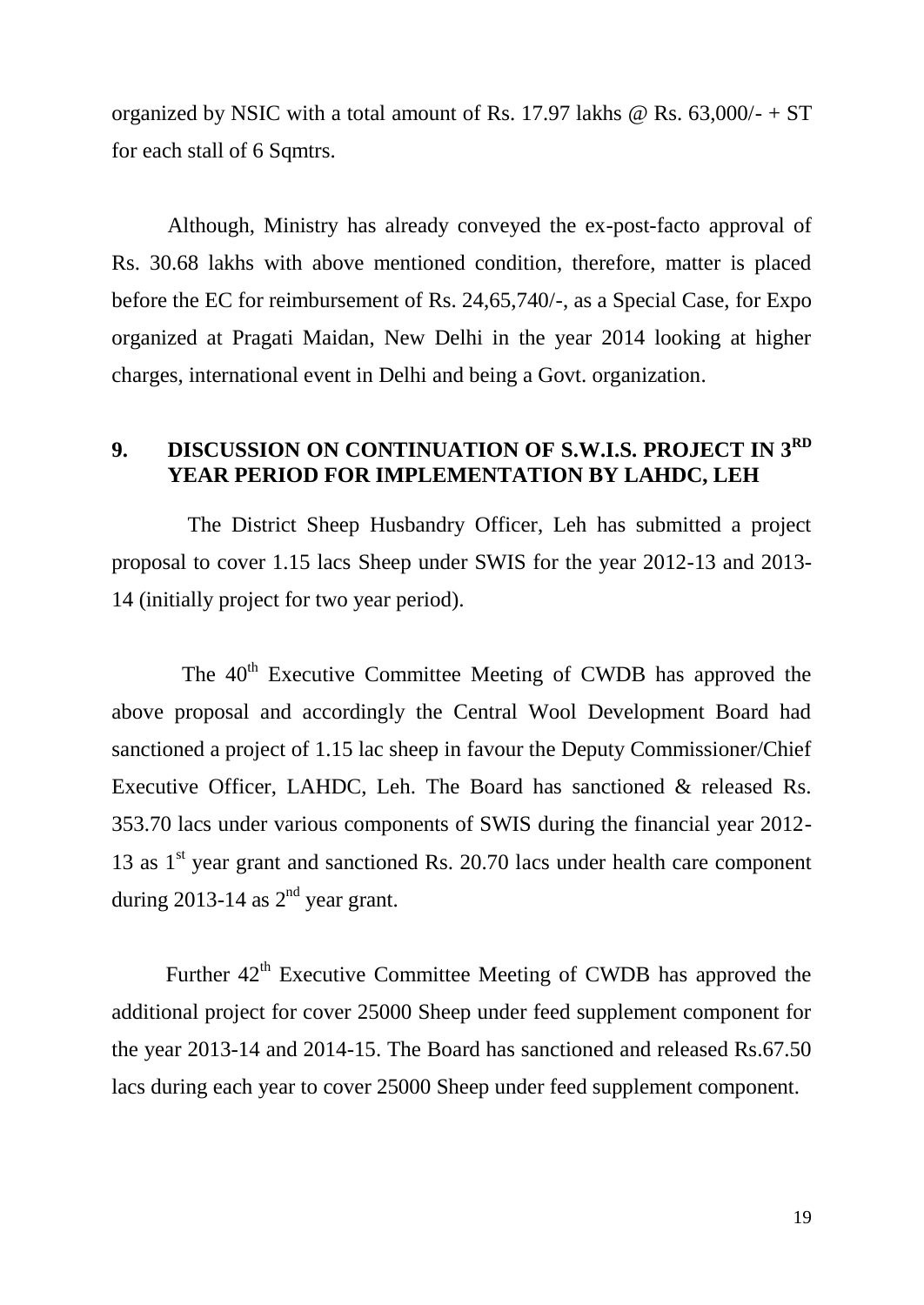Initially the CWDB had sanctioned the SWIS project for two year period as proposed by the LAHDC Leh. Now The District Sheep Husbandry Officer, Leh has requested for  $3<sup>rd</sup>$  year grant for financial year 2015-16 under the component of feed Supplement and health care.

 As per SFC norms of scheme each project period of SWIS is three years. And as per approved SFC implementation of feed supplement component is only for initial three year of  $12<sup>th</sup>$  plan i.e. 2012-13, 2013-14 and 2014-15.

Therefore matter is submitted before EC, CWDB for approval of SWIS for 3rd year period to implement health care component.

#### **10. DISCUSSION ON FUTURE PLANS/WAY FORWARD UNDER WOOL SECTOR: (I) SURVEY OF WOOLLEN INDUSTRY, (II) ESTABLISHMENT OF SHEEP CENTRES AND (III) INNOVATION CENTRES FOR WOOL HUBS.**

#### **(i) SURVEY OF WOOLLEN INDUSTRY:**

There is no central point in the Government where consolidated statistics and information on Wool Sector is available and there exist serious information gap in this Sector. Detailed survey in this regards will be very helpful in planning and implementation of schemes and will be a guide to prepare further plan to develop the wool sector as well as to increase the export.

Under this survey, data would be collected related to number of existing woollen units, employment generation, availability of infrastructure, production capacity etc. under Indian Woollen Industries by finalizing the questionnaires for survey with its plan strategy, time frame etc. along with the breed of sheep, wool quality produced, yield per sheep and marketing of raw wool practices etc in consultation with subject experts. Under synopsis & questionnaire of the survey, included details of points on which information is to be collected from Woollen Industries and sheep populated area of all wool potential areas of country.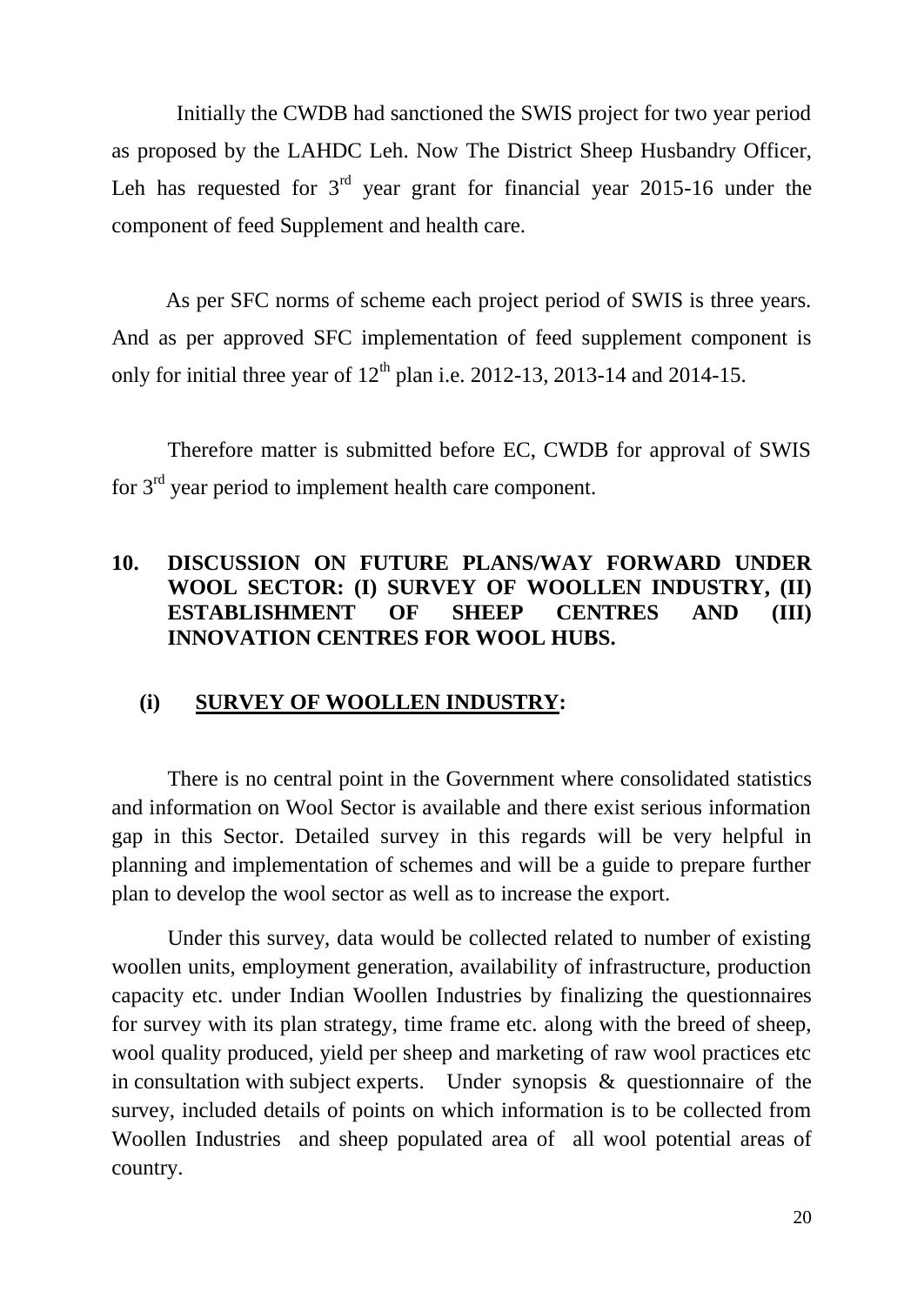CWDB is a small organization bearing minimal staff strength and situated at only Jodhpur without branch office and network and proposed to engage an independent agency/institution. Main expenditure in survey shall be on Survey Campaign, Coordination charges, stationery, travel & stay, communication allowances, report writing, honorarium to the project team engaged for the purpose and all these proposed to be paid on open tender basis.

#### **(ii) ESTABLISHMENT OF SHEEP CENTRES**

At present various facilities for the sheep breeders in the dense sheep populated areas are very limited and need to be established to increase the wool production. Therefore Sheep Centers are required to be set up at areas with dense sheep population in Wool Producing States to address the problems of sheep sector and to substantiate the import of raw wool with facilities taking care of following:-

#### (a) **Artificial Insemination (AI)**

This will help in producing high wool quality and disease resistant progeny.

- **(b) Sheep Shearing by machines (indigenous production through IIT)** Quality of wool will improve (Fibre-length) Yield per sheep will increase (5-10 %)
- **(c) Training to the Sheep Breeders in Sheep rearing**
- **(d) Distribution of imported high-wool producing Sheep breed to farmers-** by importing from Turkey, Israel, Syria and Iraq. Increase in wool production Improvement in wool quality

## (**e) Primary Wool processing machines for Scouring, carding & spinning**

This will help in value addition of raw wool of sheep farmers and will increase their income

**(f) Health Care**

Veterinary Doctors with health care equipment

**(II) Execution**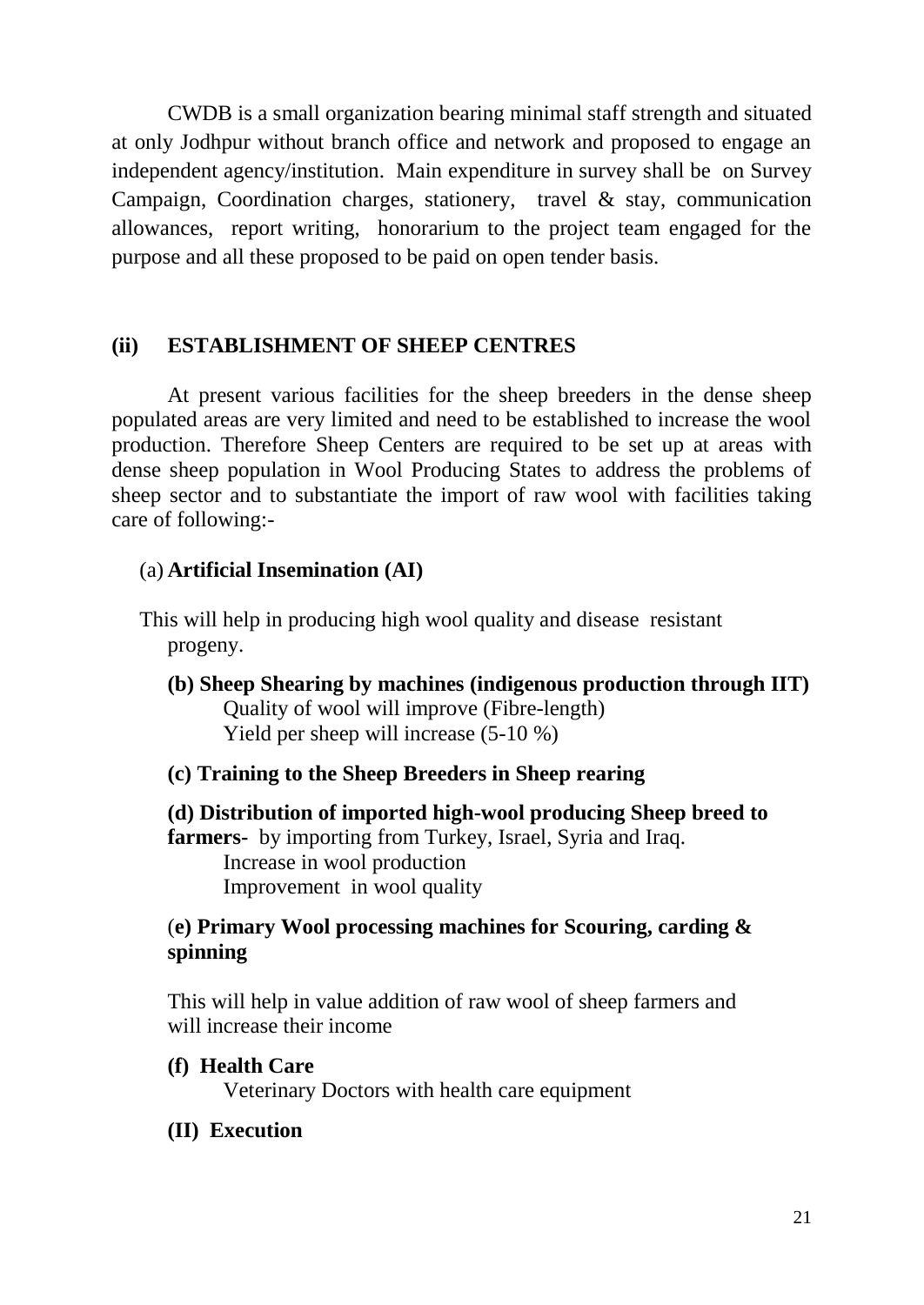## **(iii) ESTABLISHMENT OF INNOVATION CENTRES FOR WOOL HUBS**

In our country various facilities to the small manufacturers of a particular product hub are not available under one roof. Small players do not have capacity for hiring experts for each segments of the production chain like designing, marketing, quality control etc. therefore a centre having required facilities for that particular products in the product manufacturing hub is need to be set up. This will facilitate the SMEs with design etc. in the product manufacturing hub.

#### **Working-**

The centre will have technical professionals and it will be in contact with the major institutions working in the different fields like –

NIFT, NID for designs

WRA for research\ innovation \ dissemination of new technology

Export promotion councils for marketing/ exports

#### **Facilities-**

- Development of new \ diversified products
- Cost cutting of products
- Information on latest trends as per the International\Domestic markets
- Sourcing of raw material
- Collection and passing on information about the demand of the product
- Quality Certification or Labelling
- Skill development\ skill generation

**Places-** Bhadoi for carpet

Bikaner for carpet yarn Srinagar and Kullu for handloom shawl Panipat for shoddy blanket

It is proposed to set up these centers either by strengthening the existing Govt. set up or setting up of regional offices of CWDB as per requirement. According matter is placed before the Executive Committee to discuss in details about the feasibility, execution mode, requirement of funds for the above three way forward measures etc.

\*\*\*\*\*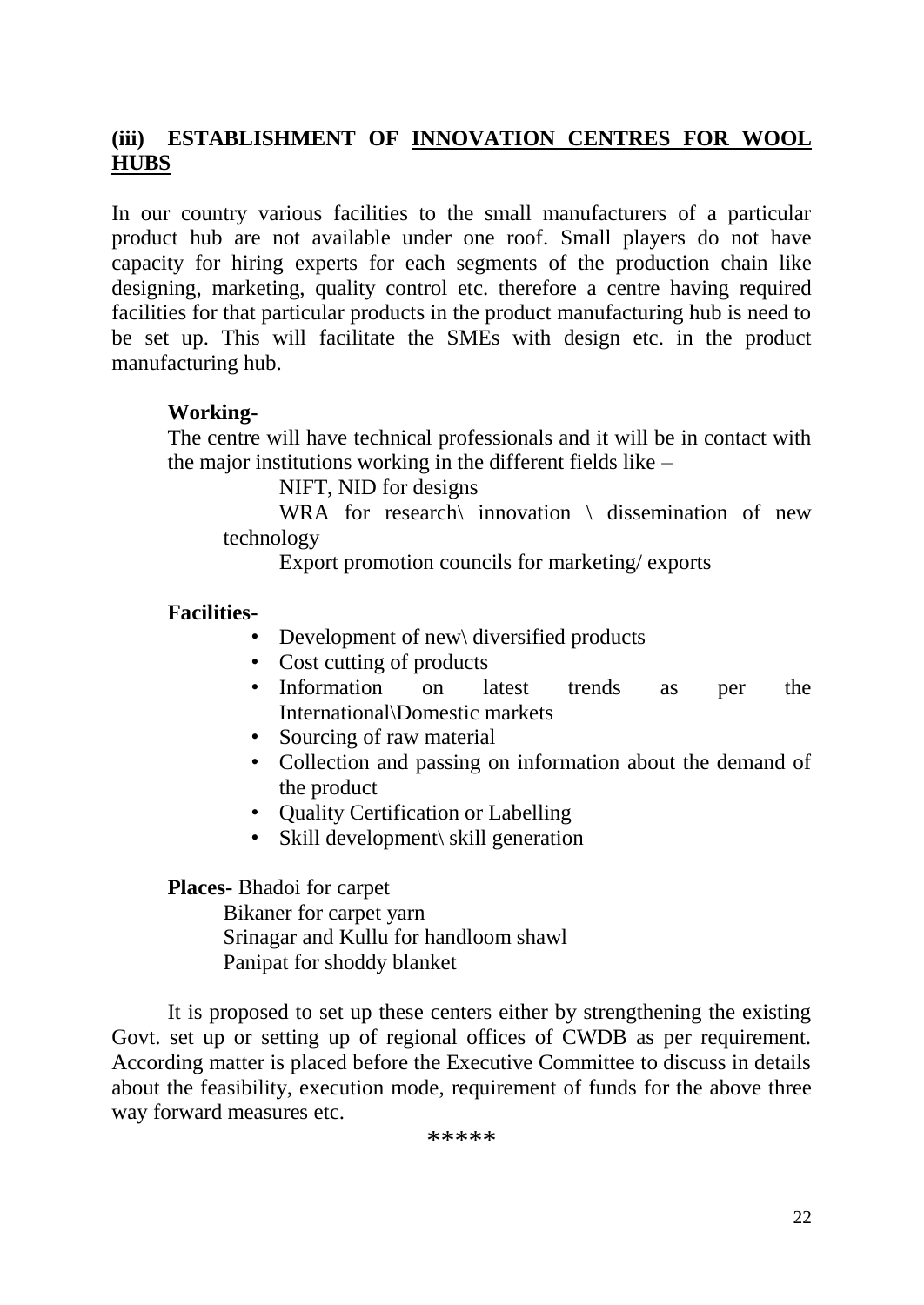## **Minutes of the 45th Executive Committee meeting of CWDB held on 25th November, 2014 in New Delhi.**

The  $45<sup>th</sup>$  Meeting of the Executive Committee (EC) of the CWDB was held on 25<sup>th</sup> November, 2014 at 5.00 p.m. at Udygo Bhawan in New Delhi under the chairpersonship of Ms. Sunaina Tomar, Joint Secretary, Ministry of Textiles & Vice Chairperson CWDB.

Following Executive Committee members were present in the meeting :

- 1. Sh. R.V.S. Mani, Dy. Secretary ( IFW ), Ministry of Textiles, New Delhi
- 2. Shri S. Balaraju, Addl. Textiles Commissioner, Mumbai
- 3. Shri Mahesh N. Sanil, Secretary General, IWMF, Mumbai
- 4. Shri T.R. Rao, Advisor, WRA, Thane
- 5. Dr. Yash Pal Singh, Dy. Director, Animal Husbandry Deptt., Govt. of Raj.
- 6. Shri K. K. Goyal, Executive Director, CWDB, Jodhpur.

In Attendance :

- 1. Shri Anurag Purohit, Technical Officer , CWDB, Jodhpur.
- 2. Shri Ramesh Kumer Bundela, STA, CWDB, Jodhpur

Shri K. K. Goyal, Executive Director & Member Secretary CWDB welcomed all the members and thereafter point-wise discussion on the agenda was taken up.

## **I. Confirmation of the minutes of the 44th meeting of the Executive Committee held in New Delhi on dated 23rd May, 2014.**

Since no comment was received from any member, the minutes of  $44<sup>th</sup>$  meeting of the Executive Committee of the CWDB was confirmed.

## **II. Action taken report on the decisions of 44th meeting of the Executive Committee.**

During discussion on Action Taken Report, point-wise following directions were arrived at :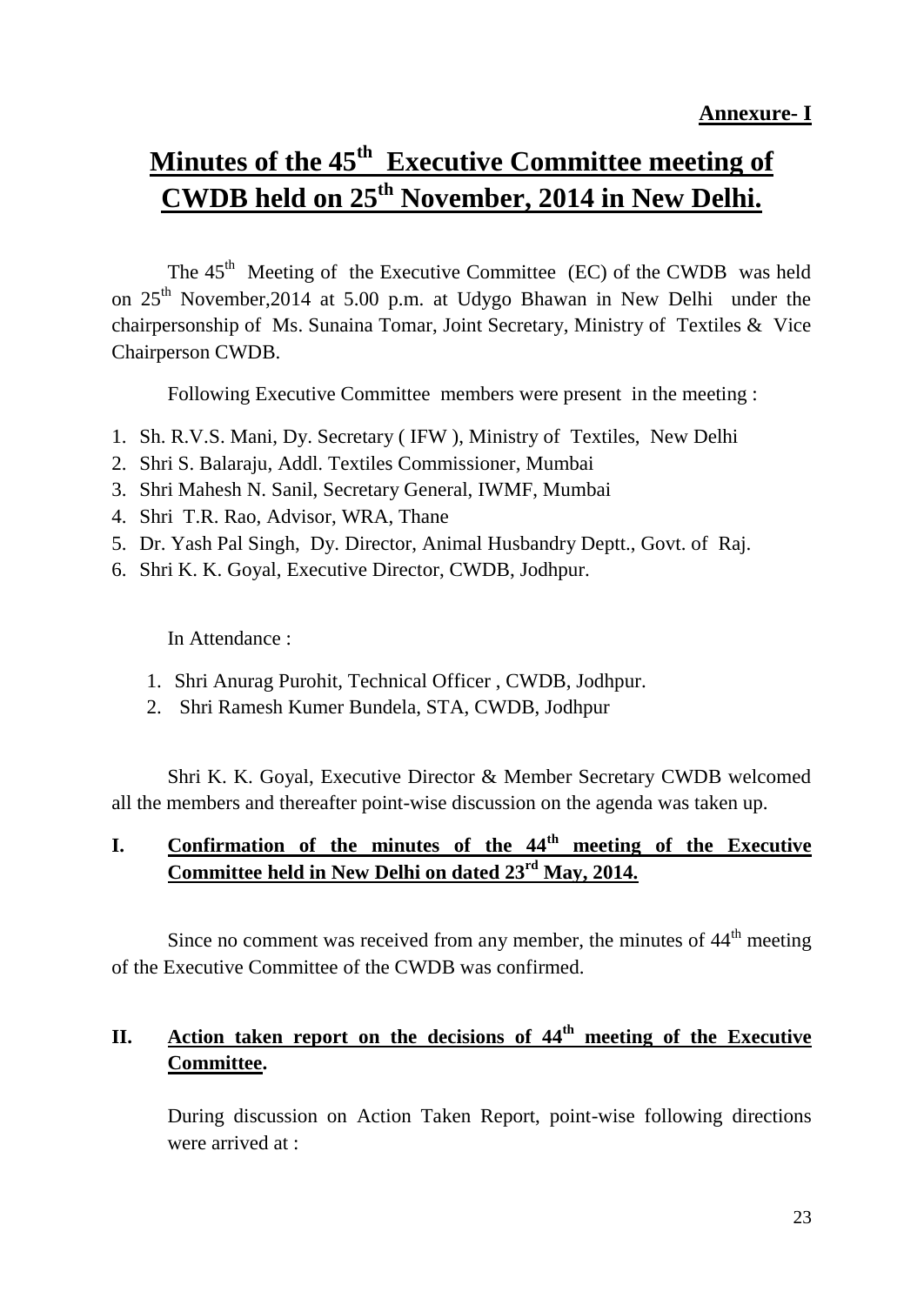• Angora project proposals of Deptt. of Animal Husbandry & Veterinary, Govt. of Nagaland.

ED, CWDB explained that as per direction of last EC meeting, the Board invited the representative of State Govt. to attend the present EC meeting and explain about implementation of the project in the state and a letter was also written to them but no representative had come for the meeting therefore project could not be considered by EC.

• Progress Report of all the ongoing projects shall be permanent Agenda Item of the Executive Committee.

Progress report of all ongoing projects under different schemes was presented by ED, CWDB in the meeting and have been noted by the EC.

• Data regarding production of woolen items: CWDB should carry out a survey of woolen sector through a transparent process.

Shri Balaraju, Addl. Textiles Commissioner informed that in the last survey of Textiles industry being conducted by TXC office, there was no survey of Woollen Industry.

Joint Secretary instructed to put up the matter on file for conducting detailed survey of the woollen Industry through open advertisement and continue to collect these data from IWMF till the survey is conducted.

CFC established at Ludhiana and Kekri (Ajmer) under Quality Processing of Wool scheme. ED,CWDB informed two CFCs were sanctioned and installed during  $11<sup>th</sup>$  Plan (FY 2009-10) but now owner of both the CFCs have expressed their inability to run due to financial and other problems and requested to handover the machineries to some other agencies as machineries are still in working condition. A team as constituted by Executive Committee in last meeting also visited these CFC and had detailed discussion with owners but both are unable to run the CFCs.

JS (Wool) directed to examine the issue as per terms and conditions for establishing the CFC under the scheme and put up the matter on file .

#### **III. Discussion on BE & RE of current financial year 2014-15 and progress made under it by the CWDB till date.**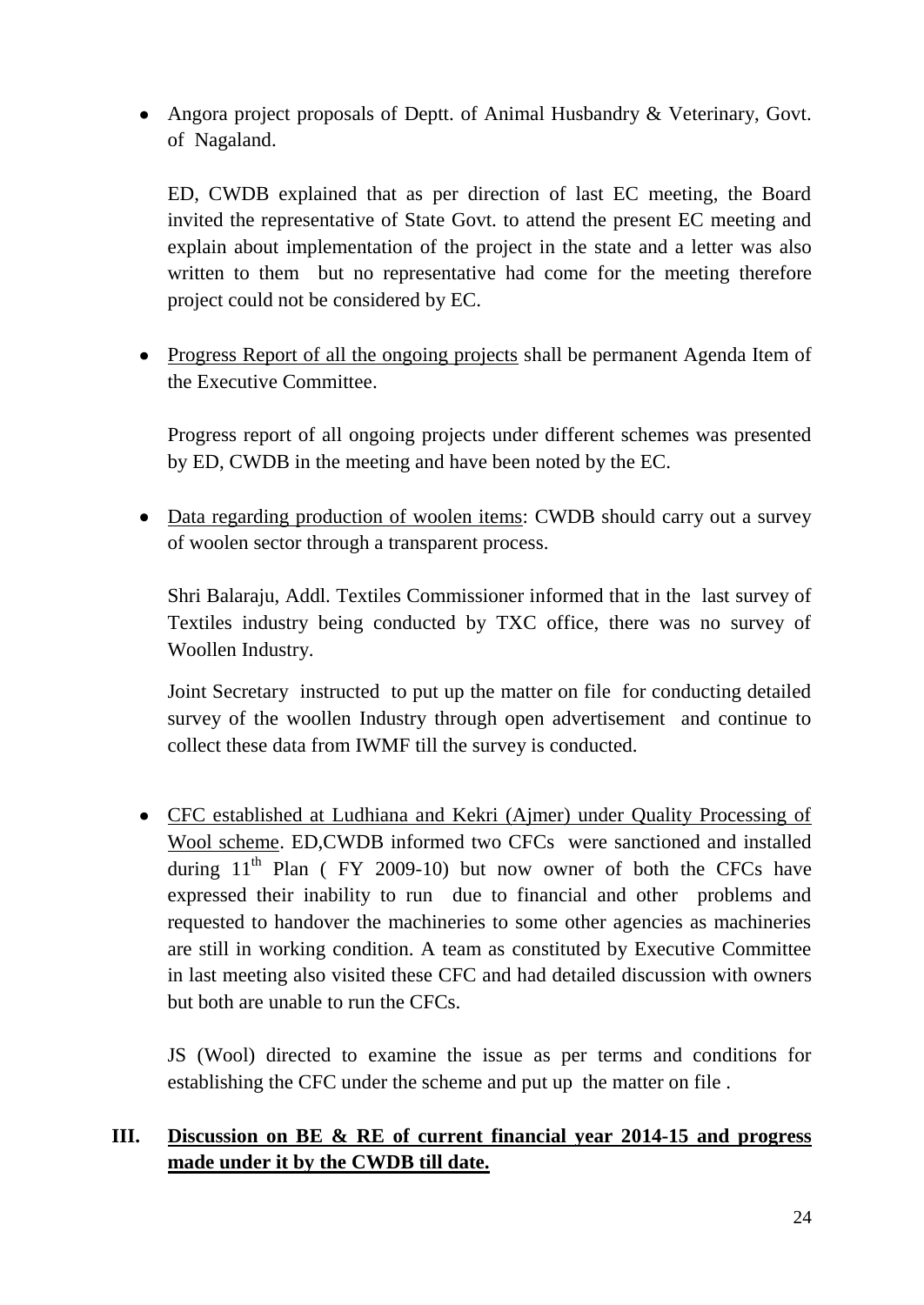ED, CWDB explained the progress made under implementation of Annual Plan 2014-15 of CWDB and proposal of Revised Estimates for 2014-15 within overall financial limit of Rs. 20 crore. He informed that the Board has received Rs. 10 crore against target of Rs. 20 crore till date as  $3<sup>rd</sup>$  installment of Plan Grant which was to be released in 1<sup>st</sup> week of October had not been released.

Vice-Chairperson, CWDB asked how the Board has utilized Rs. 14.77 crore while the MOT has released only Rs. 10 crore till date. ED, CWDB explained that the Board has received unspent grant from some of the agencies which are as under.

| <b>S. No.</b> | <b>Scheme</b> | <b>Particulars</b>                | Amount      |
|---------------|---------------|-----------------------------------|-------------|
|               | <b>ISC</b>    | <b>J&amp;K</b> Sheep Board, Jammu | 2983000     |
| 2             | <b>SWIS</b>   | Veterinary College, Bikaner       | 11705288    |
| 3             | <b>SWIS</b>   | H.P. Wool Fed., Shimla            | 12493441    |
| 4             | <b>SSS</b>    | <b>Oriental Insurance Company</b> | 20800000    |
|               |               | <b>Total</b>                      | 4,79,81,729 |

Out of this unutilized grants, fund were released to some of the agencies where work was hampering mainly to Pashmina Wool Development Scheme and Sheep & Wool Improvement Scheme in favour of LAHDC, Leh and Kargil looking into coming winter season and blockade of roads by mid October. He also explained that if funds were not released to these agencies, then procurement of feed and Fodder which is to reach these areas before closure of road was not possible and may lead to high animal mortality. He also stated that Pashmina Scheme is already running far behind the schedule as during first 3 years of the  $12<sup>th</sup>$  Plan even 30 % of fund allocated for the scheme have been utilized and non release of fund may further impede the progress.

## **IV. Discussion and approval of pending project proposals as recommended by 27th meeting of the Project Committee of the Board held on 7th Nov.,2014.**

The  $27<sup>th</sup>$  Project Committee meeting of the CWDB held on  $7<sup>th</sup>$  November, 2014 at Jodhpur has considered and recommended some project proposals to the Executive Committee for necessary approval and implementation. The Executive Committee after discussion approved following proposals for implementation during financial year 2014-15, as under :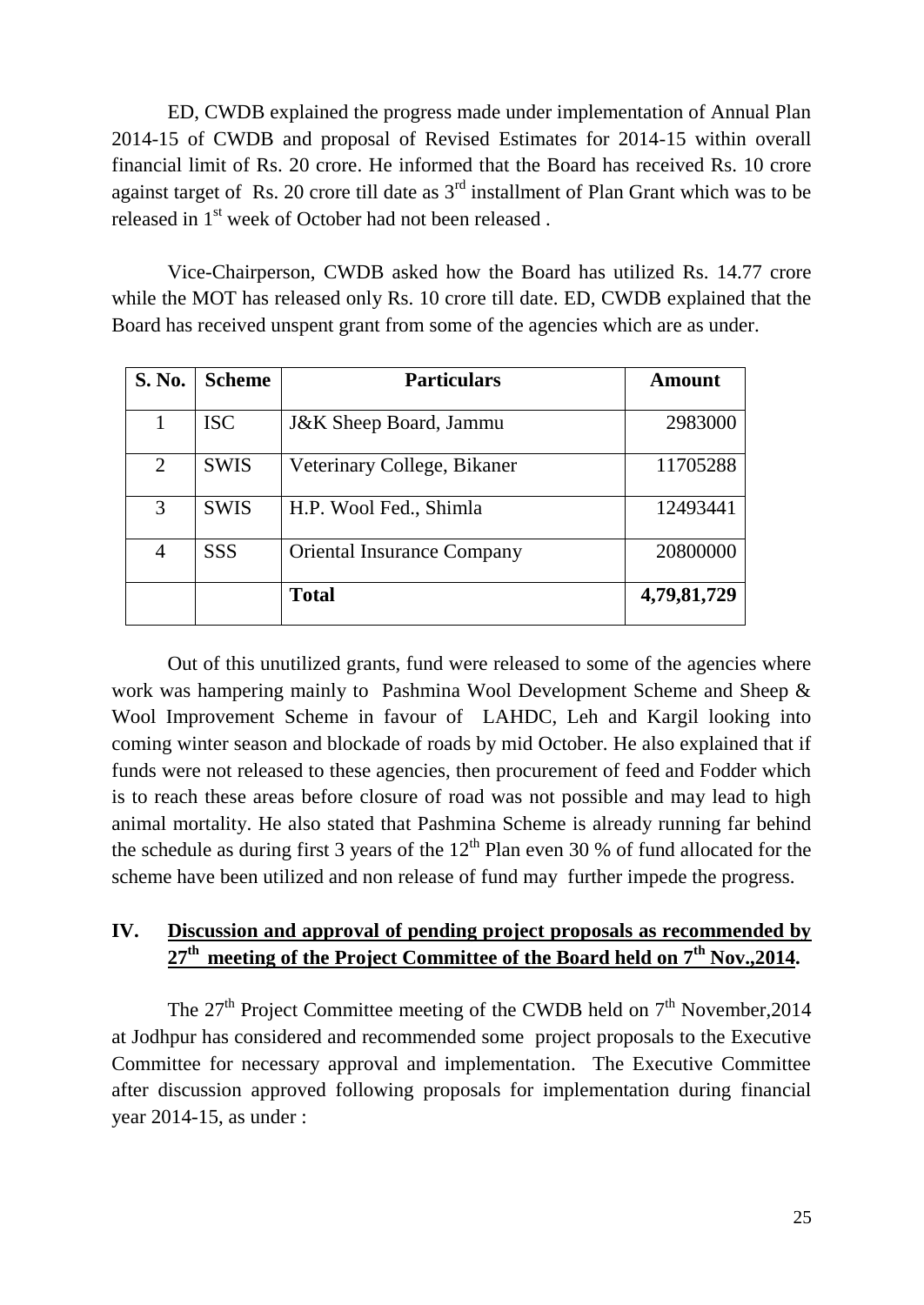#### **I. Name of Scheme : Sheep & Wool Improvement Scheme (SWIS)**

Joint Secretary (Wool) stated that Breed Improvement component of the SWIS has not made any benefit to sheep Breeders hence under this component no further grant be sanctioned and only Health Care components under SWIS was sanctioned.

## **A.** Implementing Agency : **Telangana Sheep & Goat Development Co-op. Fed. Ltd., Hyderabad.**

| <b>Total</b>                                                     |                   |                                         | <b>Rs. 46 lakh</b> |
|------------------------------------------------------------------|-------------------|-----------------------------------------|--------------------|
| implementation of project                                        |                   |                                         |                    |
| implementing agency for                                          | annually          | sheep annually                          |                    |
| Administrative cost to $\left  \text{Rs. } 5 \right $ per sheep, |                   | 2 lakh sheep @ Rs. $5/-$   Rs. 10 lakhs |                    |
|                                                                  | annually          | covered                                 |                    |
| <b>Health Care</b>                                               | Rs. 18/–<br>sheep | 2 lakh new sheep to be   Rs. 36 lakhs   |                    |
|                                                                  |                   | Physical unit                           | Financial          |
| Particulars                                                      | Unit cost         | Financial outlay for 2014-15            |                    |

#### **B. Karnataka Sheep and Wool Development Corporation Ltd., Bangalore-**

(Rs. in Lakhs)

| <b>Actyities/Particulars</b>                                | Unit                     | Grant in  | Grant in  |
|-------------------------------------------------------------|--------------------------|-----------|-----------|
|                                                             |                          | 2014-15   | 2015-16   |
| Health care for sheep $\omega$ Rs. 18/- 0.50 lakh sheep per |                          | 54.00     | 54.00     |
| sheep per annum for 3 lakh new                              | project area (3 lakh)    |           |           |
| sheep (6 project areas of 50,000                            | sheep) $\omega$ Rs. 18/- |           |           |
| sheep of each)                                              | sheep                    |           |           |
| Reimbursement of<br>Overhead                                | 3.00 lakh sheep          | 15.00     | 15.00     |
| expenses to implementing agencies                           |                          |           |           |
| $\omega$ Rs. 5/- per sheep                                  |                          |           |           |
| <b>TOTAL</b>                                                |                          | 69<br>Rs. | 69<br>Rs. |
|                                                             |                          | lakhs     | lakhs     |

#### **II. Name of Scheme : HRD & Promotional Activities :**

| Activity                                    | Implementing | Funds | Decision<br>of<br>Executive            |
|---------------------------------------------|--------------|-------|----------------------------------------|
|                                             | Agencies     |       | required   Committee for approving the |
|                                             |              |       | project proposal                       |
| 1. Organizing a workshop   WRA, Thane   Rs. |              |       | $2$ JS (Wool) was of the opinion       |
| to disseminate the outcome in               |              | lakhs | that WRA is hardly making              |
| of the completed $R&D$ coordination         |              |       | any contribution to Woollen            |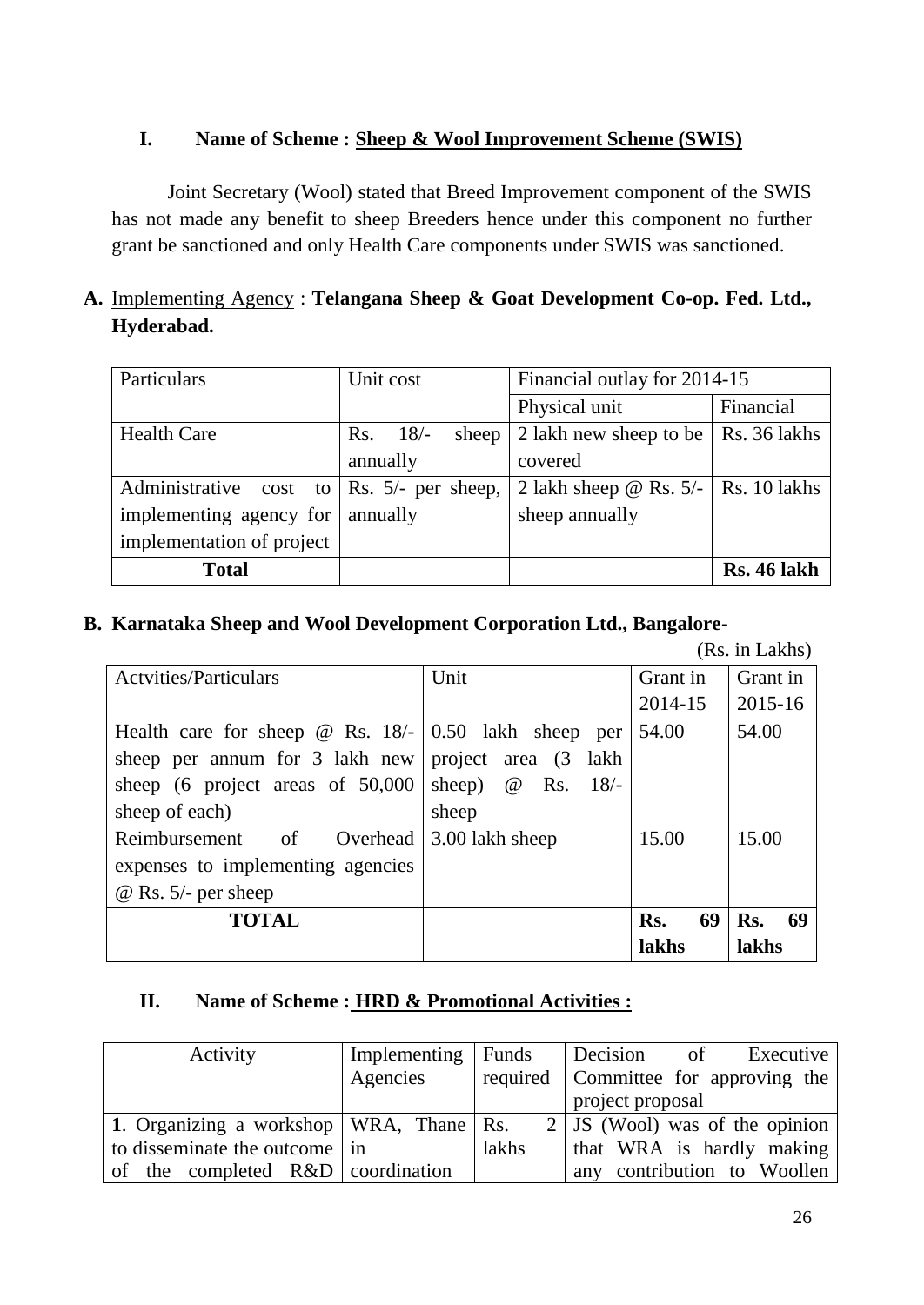| by<br>projects<br>sponsored |                              |          | Industry hence proposal was        |
|-----------------------------|------------------------------|----------|------------------------------------|
| <b>CWDB</b>                 |                              |          | regretted. She also instructed     |
|                             |                              |          | Director (Fin.) MOT Shri Mani      |
|                             |                              |          | to make a review of the Grant      |
|                             |                              |          | released to WRA in last years.     |
| Training of<br>2.<br>sheep  | Animal                       | Rs. 3.50 | EC did not approve the             |
| breeders, livestock         | Husbandry                    | lakhs    | proposal and suggested to take     |
| extension officers, Vet.    | Deptt., Govt.                |          | up the matter with their           |
| Officers of Govt. of U.P.   | U.P.,<br>of                  |          | respective State Govt. to bear     |
| under<br>Training           | Lucknow                      |          | training expenditure.              |
| <b>HRD</b><br>programme of  |                              |          |                                    |
| component of Board.         |                              |          |                                    |
| 3. Sponsoring Inter-        | NIFT on $12^{\text{th}}$     | 3<br>Rs. | Proposal not approved.             |
| national Conference on      | $\&$ 13 <sup>th</sup> March, | lakhs    |                                    |
| Fashion Textiles (ICFT)-    | 2015<br>at                   |          |                                    |
| 2015                        | Jodhpur.                     |          |                                    |
| 4. Expenditure incurred on  | CWDB,                        | Rs.      | considered<br>EC<br>The<br>the     |
| Launching of P-3 $\&$       | Jodhpur                      | 6,68,542 | proposal of Board<br>and           |
| Laying of<br>foundation     |                              |          | approved expenditure of <b>Rs.</b> |
| Stone of Pashmina           |                              |          | $6,68,542/$ - under HRD scheme     |
| Dehairing Plant at Leh      |                              |          | during 2014-15.                    |

#### **III. Woollen Expo (Exhibition-cum-sale of woolen products)**

ED, CWDB stated that CWDB organizes exhibitions/fairs at different places in the country to promote sale of wool and woollen products, to increase awareness in favour of Woolen Products, expose weavers/ manufacturer to new woolen markets and promotion. These were part of Approved Plan Scheme since  $10<sup>th</sup>$  Plan and CWDB continue to participate every year. Even during  $9<sup>th</sup>$  Plan Board participated in these fairs though it was not part of the Plan Scheme. A large no. of Artisans/ Weavers/ small cooperative societies have been benefitted from the schemes. This year also almost 1500 application have been received from different participants.

In this regard, the Board invited proposals from different reputed organizations (Govt. & NGOs) as per practice adopted in previous years. Calendar of Woollen Expo is finalized by the Executive Committee as per recommendation of the Project Committee for organizing in winter season (i.e. Oct. to January) and in the emergency Post facto approval is also obtained from Executive Committee.

As above, proposals received under Woollen Expos were placed before the EC for consideration and necessary approval. ED, CWDB also stated that generally these are finalized by July/August every year but this year EC Meeting could not be convened and Board has already participated in following fairs by hiring of stalls in months of Oct. & Nov., 2014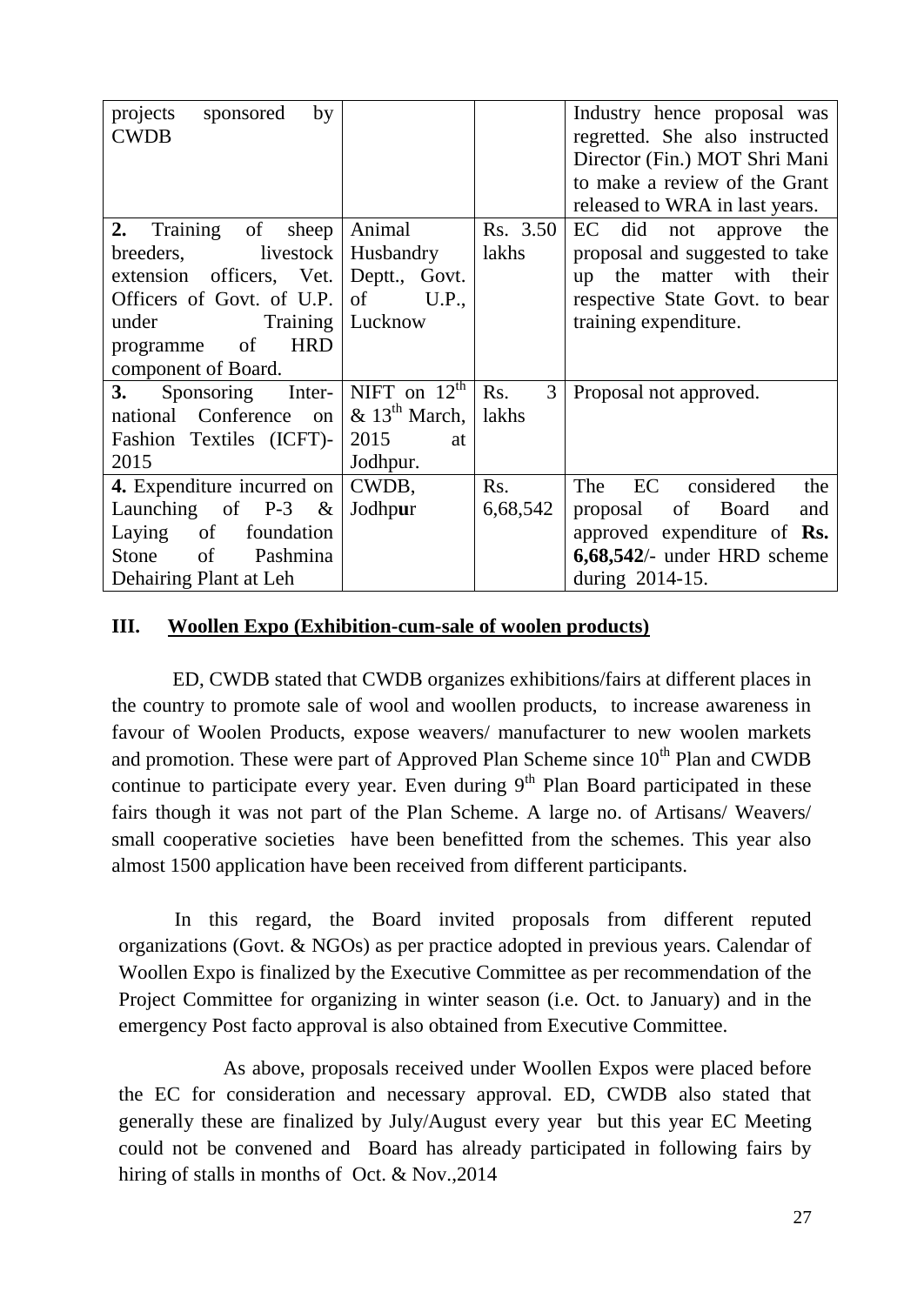| S.             | Name of Implementing       | Demand               | Place      | Date/Period     |
|----------------|----------------------------|----------------------|------------|-----------------|
| N              | Agency                     | <b>Amounts</b>       |            |                 |
| 1.             | India International Trade  | 24 Stalls by         | At         | $11th$ Oct- to  |
|                | Event Organization (ITEO), | hiring $@$ Rs.       | Dehradun   | $18^{th}$ Oct., |
|                | New Delhi                  | $14,000$ - per stall |            | 2014            |
| $\overline{2}$ | Dainik Navajyoti Mega      | 20 stalls Hiring     | At Jodhpur | 31 Oct. to 9    |
|                | Trade Fair, Dainik         | of stalls $@$ Rs.    |            | Nov., 2014      |
|                | Navajyoti, Jodhpur         | $14,000/-$           |            |                 |
| 3              | The NSIC (A Government     | 33 Stall for         | Pragati    | 14-27           |
|                | of India Enterprise) "NSCE | hiring $@66000$ .    | Maidan,    | November-       |
|                | Bhawan", New Delhi-        | per each Stall +     | New Delhi  | 2014            |
|                | 110020                     | S.T.                 |            |                 |

JS (Wool) stated that these exhibitions are hardly making any benefits to participants and henceforth CWDB shall stop participating in these exhibitions. For Exhibitions which have already held, matter shall be put up separately on file giving detailed justification.

## **V. Discussion on procurement of Sheep Shearing Machines directly by the Implementing Agencies under Quality Processing of Wool scheme.**

ED, CWDB stated that during  $43<sup>rd</sup>$  and  $44<sup>th</sup>$  Executive Committee meeting of the Board ( being chaired by the then JS ( Wool) Ms. Monika S. Garg), projects under Quality Processing of Wool Scheme for procuring sheep shearing machines were sanctioned to following agencies.

| <b>SN</b>      | Name of Implementing Agency       | Facility                                   | Approval of EC              |
|----------------|-----------------------------------|--------------------------------------------|-----------------------------|
|                |                                   |                                            | meeting                     |
|                |                                   |                                            |                             |
|                | Karantaka Sheep & Sheep Product   | Purchase of 20 sheep shearing              | $43^{\text{rd}}$ EC meeting |
|                | Dev. Board, Banglore (Karnataka.) | machine along with accessories             | held on $26th$              |
|                |                                   |                                            | Dec., 2013                  |
| $\overline{2}$ | Maharastra Mendhi Va Sheli Vikas  | Purchase of 4 sheep shearing               | $43^{\text{rd}}$ EC meeting |
|                | Mahamanadal Ltd., Govt. of        | machine                                    | held on $26^{\text{th}}$    |
|                | Maharashtra Pune                  |                                            | Dec., 2013                  |
| 3              | Central Sheep & Wool Research     | Purchase of 12 shearing                    | $43^{\text{rd}}$ EC meeting |
|                | Institute, (CSWRI), Avikanagar    | machine with 4 grinders, 200               | held on $26th$              |
|                |                                   | combs & cutter, 3 motor-cycles, Dec., 2013 |                             |
|                |                                   | and fabrication of washing and             |                             |
|                |                                   | drying chamber                             |                             |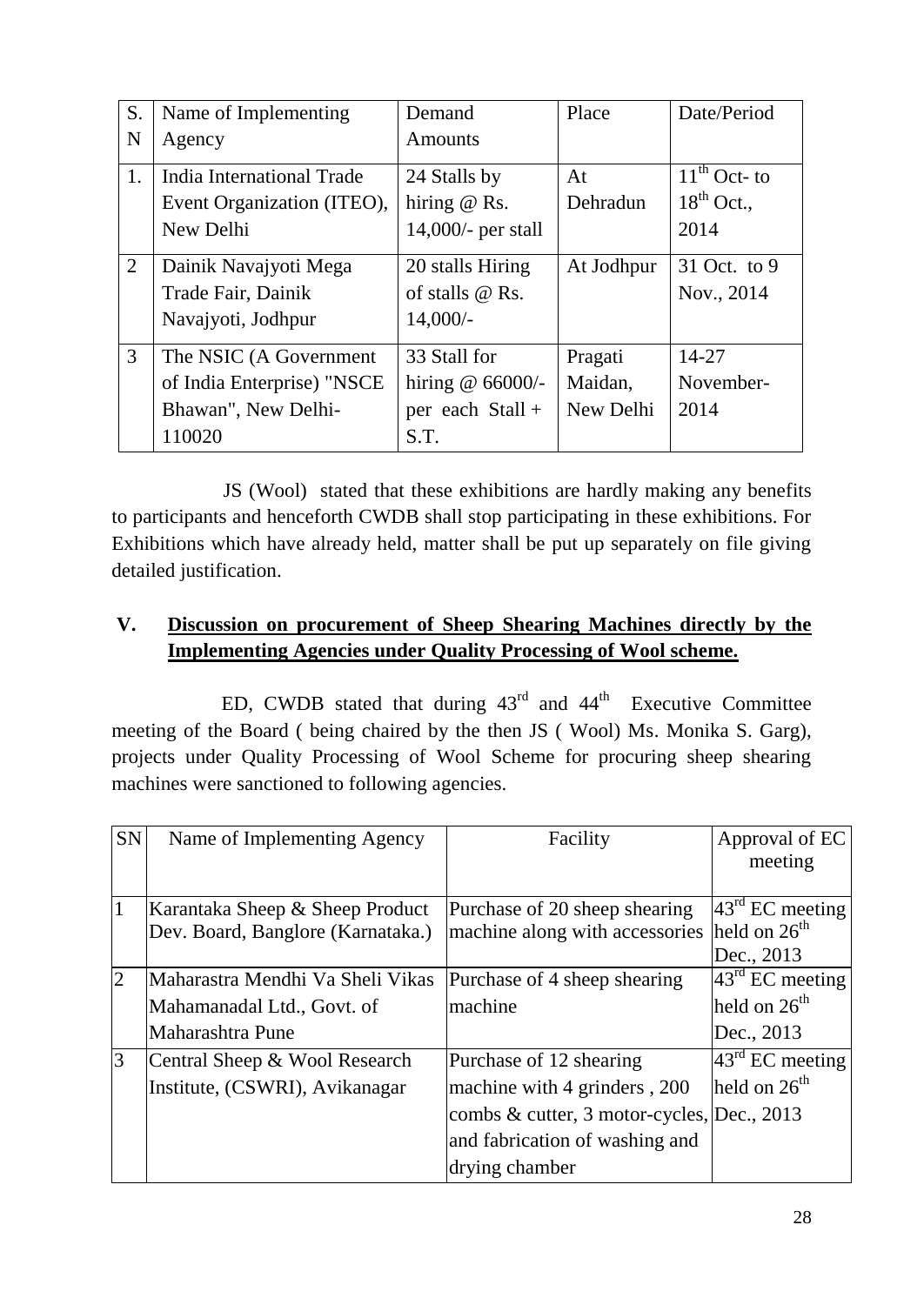| $\overline{4}$ | <b>J&amp;K State Sheep &amp; Sheep Product</b> | Purchase of 20 shearing           | $\sqrt{4}3^{\text{rd}}$ EC meeting |
|----------------|------------------------------------------------|-----------------------------------|------------------------------------|
|                | Dev. Board, Kashmir (J&K)                      | machines & its accessories        | held on $26th$                     |
|                |                                                |                                   | Dec., 2013                         |
| $\overline{5}$ | H.P. State Wool Procurement &                  | Purchase of 10 shearing           | $44^{\text{th}}$ EC                |
|                | Mkt. Fed., Shimla                              | machines & its accessories        | meeting held on                    |
|                |                                                |                                   | $23^{\text{rd}}$ May, 2014         |
| 6              | Gujarat Sheep & Wool                           | Purchase of 10 shearing           | $44^{\text{th}}$ EC                |
|                | Development Corp. Ltd.,                        | machines & its accessories        | meeting held on                    |
|                | (GUSHEEL), Ahmedabad                           |                                   | $23rd$ May 2014                    |
| $\overline{7}$ | Animal Husbandry Deptt., Govt. of              | Purchase of 2 shearing            | $44^{\text{th}}$ EC                |
|                | U.P., Lucknow                                  | machines & its accessories        | meeting held on                    |
|                |                                                |                                   | $23^{\text{rd}}$ May 2014          |
| 8              | Rajasthan Livestock Development                | Purchase of 2 shearing            | $44^{\text{th}}$ EC meeting        |
|                | Board (RLDB), Govt. of Rajasthan,              | $ $ machines $\&$ its accessories |                                    |
|                | Jaipur                                         |                                   |                                    |

Under the Scheme, the shearing Machines were to be procured by these agencies following GFR through Open advertisements and some of the agencies even procured the machines.

During the  $44<sup>th</sup>$  EC meeting, some representatives from different State Govt. raised the problem in tendering for machine as an additional agenda Item with the permission of Chair and opined that a consolidated tender by CWDB will not only save the time but may also bring reasonable rate for the machines and its spare parts and Chairperson constituted a Committee for procurement of sheep shearing machine by open tender procedure. The committee consists of ED, CWDB; Director, CSWRI; Director ( IFW) MOT and Dir. AHD, Govt. of HP and Rajasthan.

In this meeting it was also decided that those State Govt. who have already started the tendering process for machine may procure those machines on their own.

First meeting of above procurement Committee was held on  $12<sup>th</sup>$ June,2014 at Delhi and finalized the specifications of machines and tender document and further decided to collect comments/views of interested implementing agencies by circulating it to them. In compliance to it, some organization of State Govt. desired amendment in technical specifications as per requirement of their State condition. The matter is still under process and tender notice is yet to be published in news-papers to collect offers as many State Govt. not responded and it is delaying the whole process.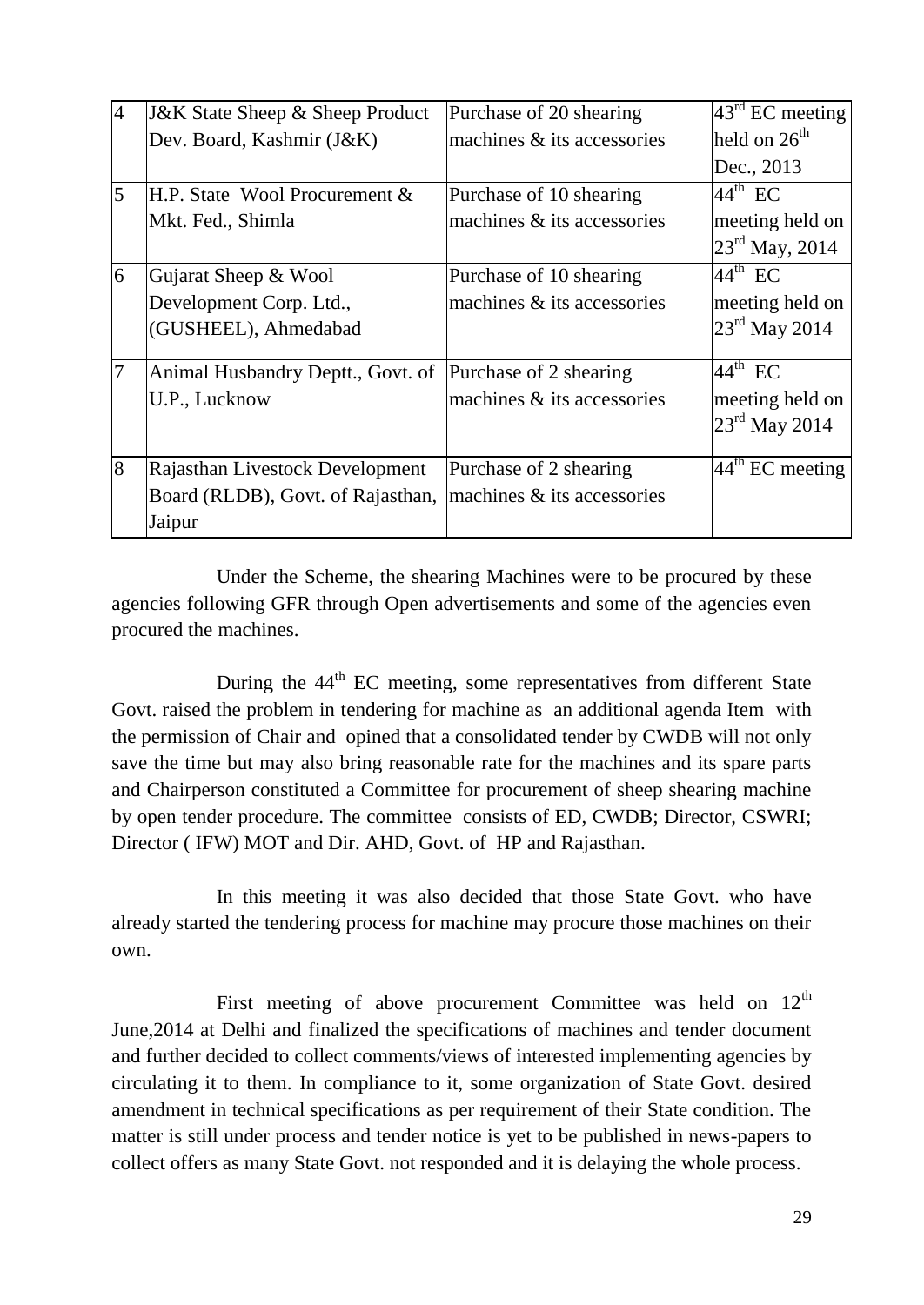Separate State Govt. have separate requirement for the shearing machines and their accessories, maintenance period and station where these machines would be placed and it is getting increasingly difficult to finalize the issues. Meanwhile some of the organizations like CSWRI has already initiated procurement process by Open Tendering and rest of implementing agencies have not started the procurement process so it would be better if instead of Centralized procurement by CWDB, individual State Govt. do the tendering as specified in Original Sanction Order issued by CWDB but CWDB was asked to specify the specifications of machines purchased.

After detailed discussion, the EC decided that conditions mentioned in the Sanction Order shall be followed in this matter. Dy. Secy. ( IFW), MOT wanted to know the specification of the Shearing Machine. ED, CWDB stated that the specification have been finalized by a five member committee which included Dy. Secy. ( IFW) also and same will be circulated along with Minutes. (**specification of the Shearing Machines decided by the Committee is attached as Annexure-A)**

#### **Additional Item: ( Continuation of the projects sanctioned to WRA regarding upgradation of Labs of WRA/ Thane, Kullu and Bikaner by WRA** )

With the permission of the Chair, WRA representative Shri T.R. Rao raised the issue of projects being undertaken by WRA with financial assistance from CWDB related to Upgradation of testing labs of WRA, Bikaner and Kullu and other R&D Projects as work on all these projects have been put on hold as being directed. JS (Wool) directed that till the issue is being thoroughly examined and cleared by Ministry, no further fund shall be utilized by WRA on these projects. She also directed Director ( IFW) Shri Mani to examine all the grant released to WRA as the organization is hardly making any benefit to Woollen Industry but getting Non Plan Grant from the Ministry.

Meeting ended with the vote of thanks to the Chair.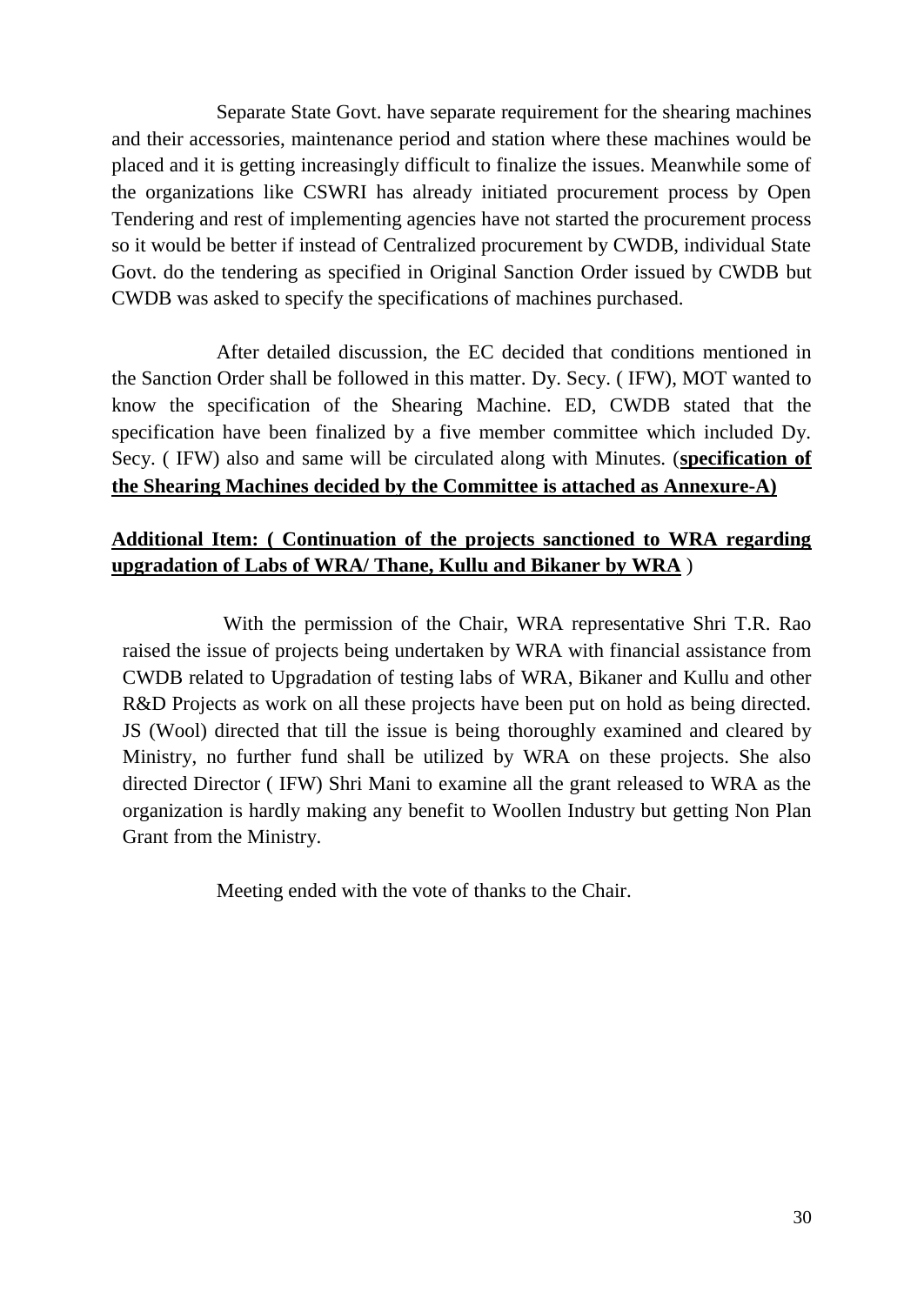## **Minutes of the Shearing Machines Committee meeting of CWDB held on 12thJune, 2014 at 4.30 PM atUdyogBhawan,New Delhi**

#### **Back Ground :**

In 44<sup>th</sup> Executive Committee (EC) of the Central Wool Development Board, (CWDB) Jodhpur held on 23rd May, 2014 at New Delhi, some of the State Govts. representatives raised the problem in tendering for procurement of sheep shearing machines sanctioned by CWDB under its Quality Processing of Wool scheme. In the EC meeting it was decided to constitute a sheep shearing machine committee consisting the members of ED; CWDB, Director; IFW-MOT, Director; CSWRI, representatives from Animal Husbandry Dept., State Govt. of H.P. & Rajasthan to finalize the rate of shearing machine along with its spare parts to save advertisement/tendering expenses, time and bring reasonable rate for the machines.

As per above decision, the MOT issued a O.M. no. 2/7/2014-W&WT dated  $4<sup>th</sup>$  June, 2014 for this purpose and constituted a shearing machines Committee alongwith its Terms of References etc.

To finalize the specifications of the shearing machines, terms and conditions of the tender, first meeting of the Sheep Shearing Machine Committee of the CWDB was held on  $12^{\text{th}}$ June, 2014. Following members were present in the meeting:

- 7. Sh. A.K. Sharma , Director ( IFW.) Min. of Textiles New Delhi
- 8. Sh. K.K.Goyal, ED, CWDB,Jodhpur
- 9. Dr. Y.P. Singh, Dy. Director,AHD, Govt. of Raj.
- 10.Dr. B.B. Gupta, Astt. Director, AHD, Govt. of HP

In Attendance;

1.Sh. Ramesh Bundella, T.O., CWDB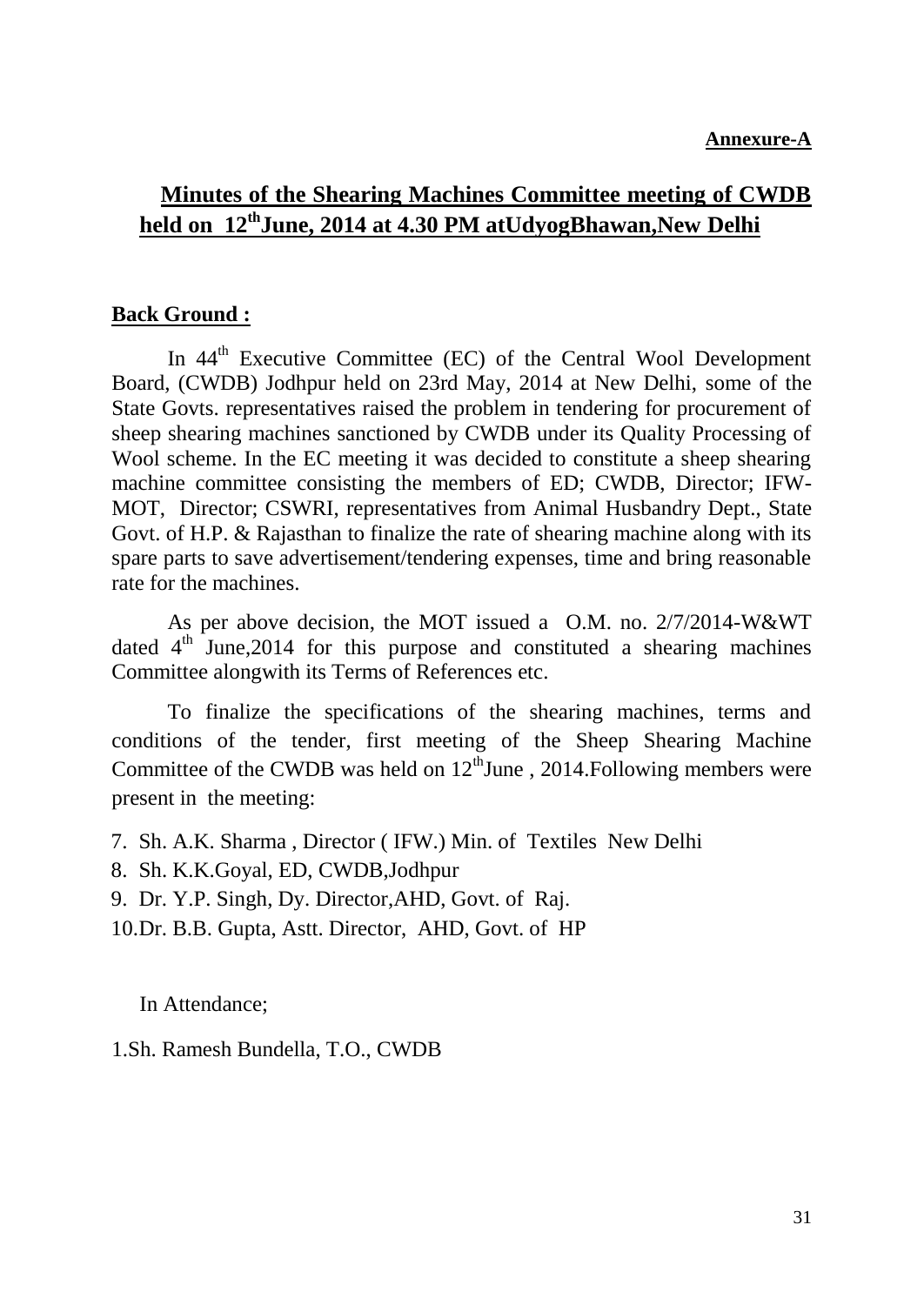Sh. K.K.Goyal, ED, CWDB explained the purpose of the committee and stated that recently CWDB has sanctioned a shearing machine project to CSWRI to procure 12 sheep shearing machine. CSWRI has prepared tender documents having specifications of the shearing machine and other required accessories and publish the NIT in the newspaper. The same is also placed before the committee for its consideration. Copies of draft specifications of the sheep shearing machine and terms and conditions of the tender documents were circulated to members of Committee for discussion and approval.

After detailed discussion the Committee was of the opinion that Specification of the sheep shearing machine and its spares Parts to be procured be same as finalized by CSWRI including their terms and conditions.

The Committee also finalized the terms and conditions of tender documents. Copies of finalized (i) specifications of the sheep shearing machine and (ii) terms and conditions of the tender documents are enclosed as Annexure- i & ii respectively.

The Committee members were of the opinion that these specification shall be circulated to all the respective user State Govt. for their comments including requirement of AMC, Spare Parts and need of performance Guaranty if any.

**( Sh.A.K. Sharma) (Sh.K.K.Goyal) (Dr. Y.P. Singh)** 

**(Sh.Ramesh Kumar)**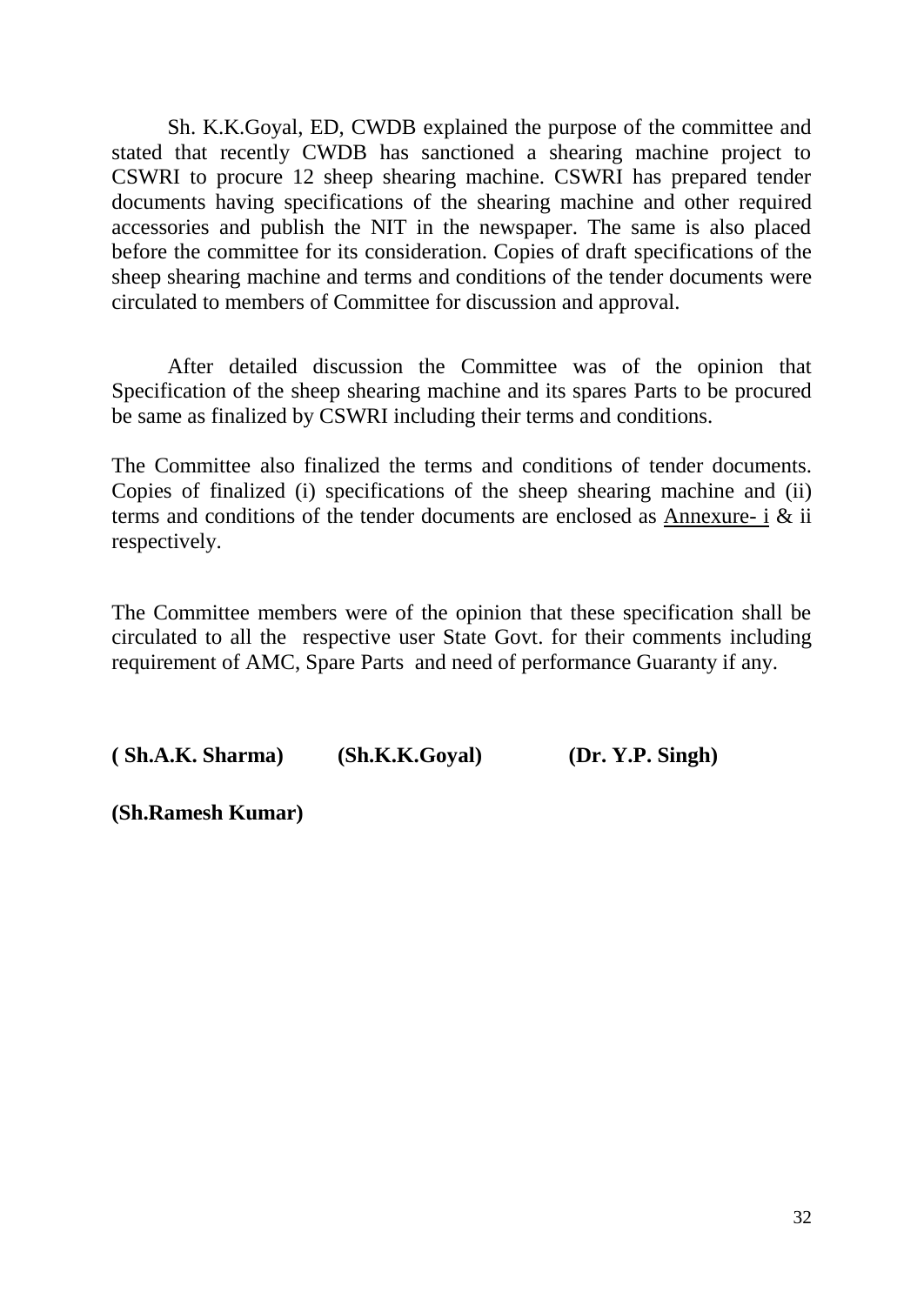## **I. Specifications of the sheep shearing machine**

#### 01 SHEEP SHEARING MACHINE ALONG WITH ACCESSORIES

#### **HANGING TYPE SHEEP SHEARING MACHINE Technical specification**

Electrically operated shearing machine with Single phase motor, Compatible to 220-240V, 50HZ,Motor power 250 W & Air cooled, Portable

• Motor weight: 10-15 kg

• Machine should be with adjustable drives from >2700 to 3500RPM speed having proper Driveconnection

Flexible drive shaft 5-6" (complete with inner core and end fittings) compatible with motor and weightbeing not more than 3.0kg

Wide grip hand piece (compatible to shearing machine) with internal lubrication. Smoothly built forwide comb & cutter.

- Noise: low level
- Warranty: one year
- AMC expenses for three years after warranty

#### **ACCESSORIES (COMBS AND CUTTERS)**

Wide combs of 75-95 mm with medium bevel 3-6mm for general use and compatible to laser shear.

Cutters made from high quality steel and tempered under controlled conditions. Wide claw cutter

matched with wide combs of laser shear.

#### **HAND HELD LASER SHEEP SHEARING MACHINE Technical specification**

- Motor wattage: 180 Watt
- Safety overload button and 4-5 metre rubberized power cable

• Machine weight including blades should not be more than 02.0 kg and supplied with storage carryingcase

- Grip Diameter >50mm
- Blade Speed >2500RPM
- Noise: low level
- Voltage:220- 240 V
- Warranty: one year
- AMC expenses for three years after warranty

#### **ACCESSORIES (COMBS AND CUTTERS)**

Wide combs compatible to laser shear and medium bevel 3-6mm for general use and compatible tolaser shear.

Cutters made from high quality steel and tempered under controlled conditions and matched with widecombs of laser shear.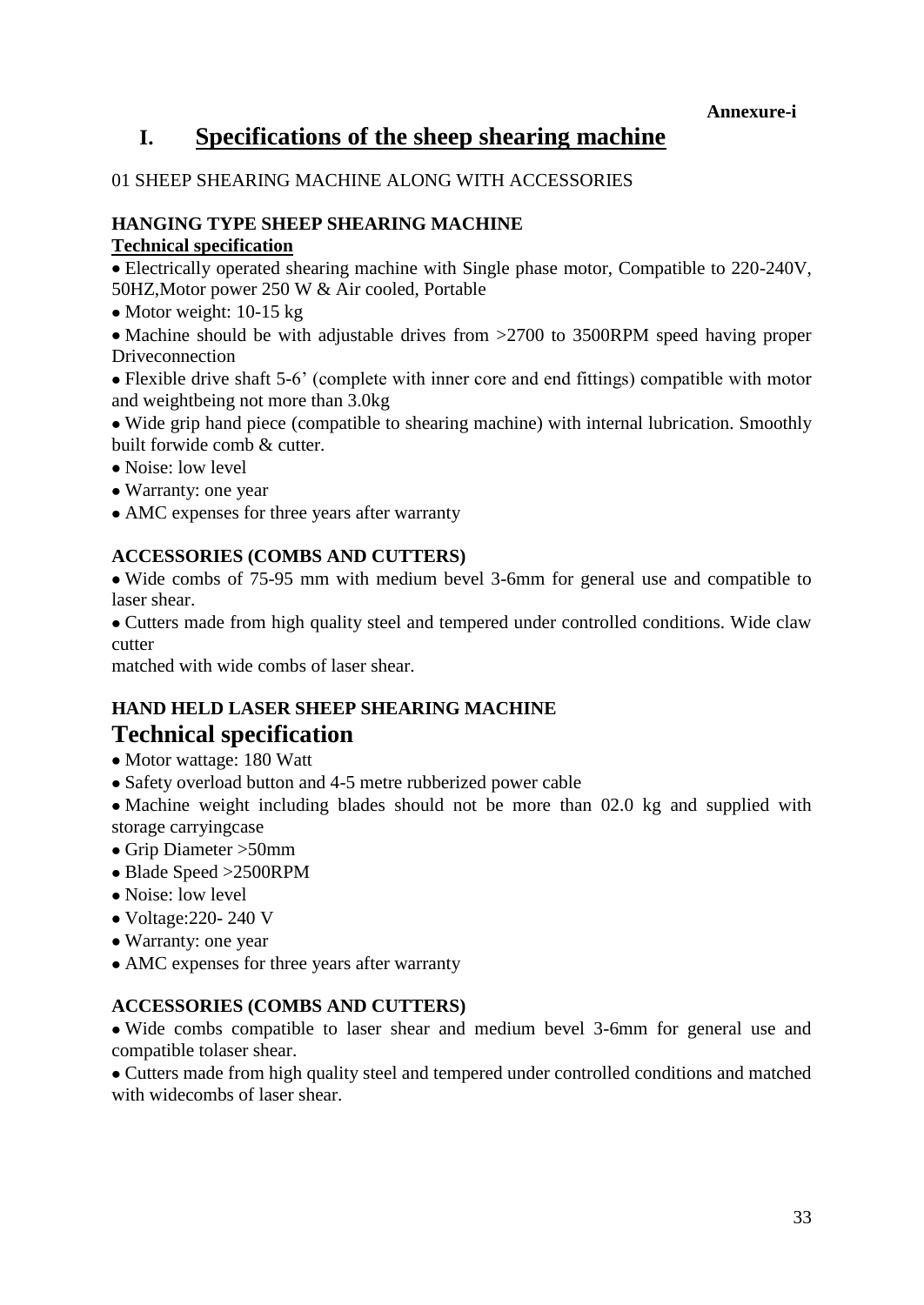#### **GRINDER**

#### **Technical specification**

Electric motor of Grinder should be of at least 750 W with rapid start/ stop function. It should be wellbalanced, portable and with adjustable pendulum. It should be fully guarded. Compatible to abovecomb & cutters of shearing machines (laser shear).

- Voltage: 220- 240 V
- Speed: 1400- 2800RPM
- $\bullet$  Weight: 25-40 Kg
- Warranty: One year
- AMC expenses for three years after warranty

#### **Accessories**

- RG grit emery cloth 60mm & 80mm: Five packet each
- Adhesive shearer: 500ml

\*\*\*\*\*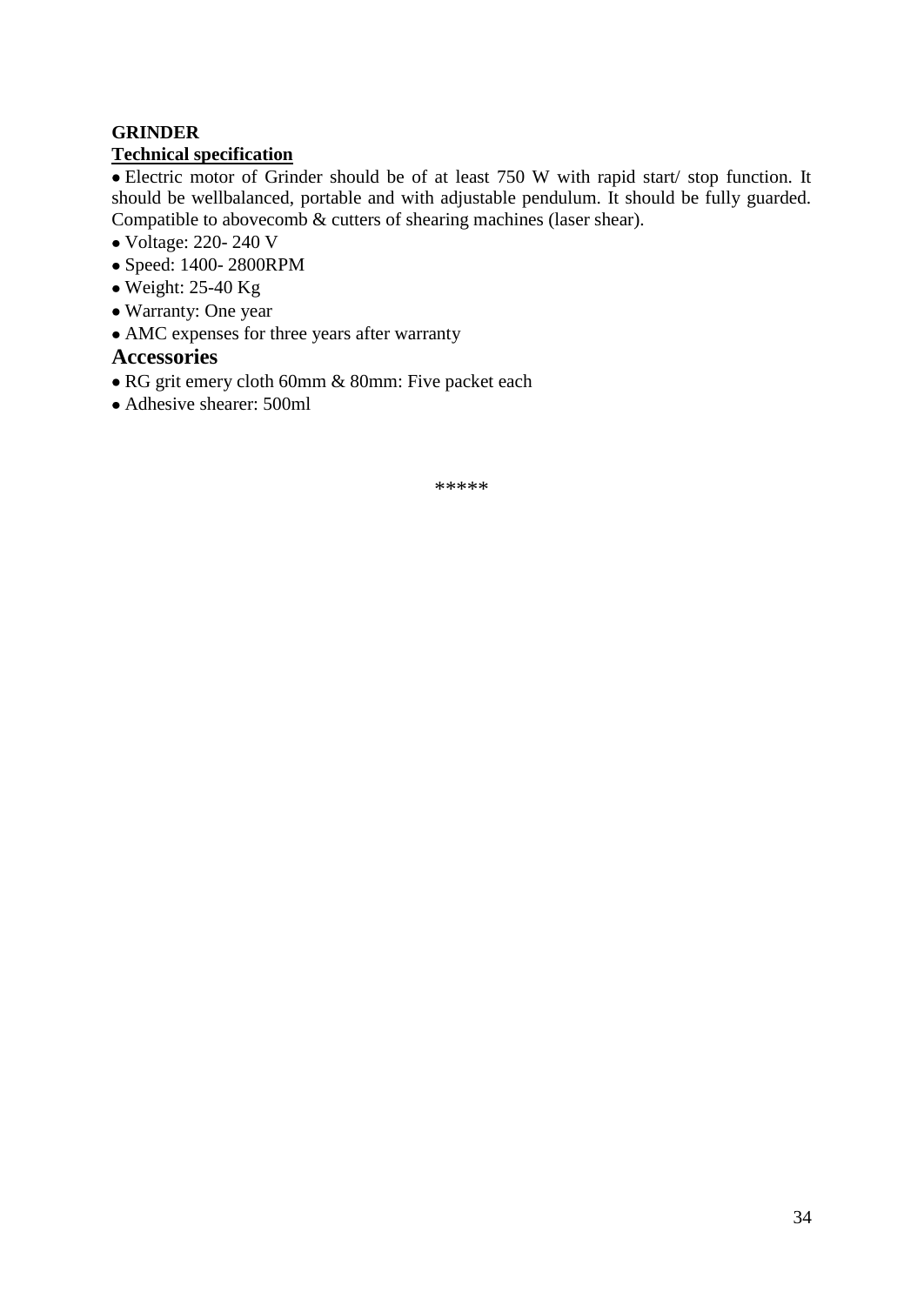#### **MINUTES OF 28th PROJECT COMMITTEE MEETING OF THE CENTRAL WOOL DEVELOPMENT BOARD HELD ON 20th November,2015 at Udyog Bhawan, New Delhi.**

The 28<sup>th</sup> Project Committee meeting of the CWDB was held on 20-11-2015 at 11.00 a.m. in office chamber of Shri Neerav Kumar Mallick, Executive Director, CWDB, Director, Ministry of Textiles and at Udyog Bhawan, New Delhi to consider and recommend suitable project proposals received under different schemes of the Board to the Executive Committee for necessary approval and implementation during remaining period of AP 2015-16 and AP 2016-17.

Following members/representatives of members of Project Committee participated in the meeting:

- i) Shri N.K. Mallick, Director, MOT & Executive Director, CWDB
- ii) Shri M. K. Bardhan, Director, Wool Research Association, Thane.
- iii) Shri Ajay Kumar, Scientist & Nodal Officer (CWDB), Central Sheep & Wool Research Institute, (CSWRI), Avikanagar, Via Jaipur, Raj.
- iv) Dr. Y.P. Singh, Dy. Director, (Sheep Migration), Deptt. of Animal Husbandry, Govt. of Rajasthan, Jaipur.
- v) Shri Anurag Purohit, Supervisor, CWDB & Member Secretary/ Project Committee.

Agenda Notes along with summary of project proposals was supplied to all the members/ representatives of members. The Project Committee examined and discussed project proposals received from different agencies under Sheep & Wool Improvement Scheme, (SWIS), Pashmina Wool Development Scheme (PWDS) and HRD & Promotional Activity for implementation during remaining period of Annual Plan 2015-16 & AP 2016-17. After approved by the Executive Committee, funds under projects would be sanctioned as per implementation during remaining period of AP 2015-16 as well as availability of funds with the CWDB under respective scheme.

After examining each project proposals with regards to project proposal, areas, financial requirement, infrastructure available with the Implementing Agencies (IA) etc. in detail, the observation/recommendation of the Project Committee for further consideration and approval of the Executive Committee (scheme-wise), are as under :

#### **III.** Scheme : **Sheep & Wool Improvement Scheme (SWIS)**

Name of Implementing Agency : H.P. State Wool Procurement & Marketing Fed. Ltd., Govt. of H.P., Shimla

| Component   | Physical target         | Financial                        | Financial               | <b>Recommendation of Project</b>      |
|-------------|-------------------------|----------------------------------|-------------------------|---------------------------------------|
|             |                         | grant for                        | grant for               | Committee                             |
|             |                         | $\gamma$ <sup>nd</sup> .<br>year | $3^{\text{rd}}$<br>year |                                       |
| a. Health   | a. 4 lakh sheep         | 72 lakhs                         | 72 lakhs                | PC agreed to continue the project in  |
| Care        | $@$ Rs. 18/- sheep      |                                  |                         | remaining period of project period as |
|             | annually                |                                  |                         | per project proposal.                 |
| b. Overhead | b. 4 lakh sheep         | 20 lakhs                         | 20 lakhs                |                                       |
| Expenses    | $\omega$ Rs. 18/- sheep |                                  |                         |                                       |

C. To continue the project in remaining 2 years of project period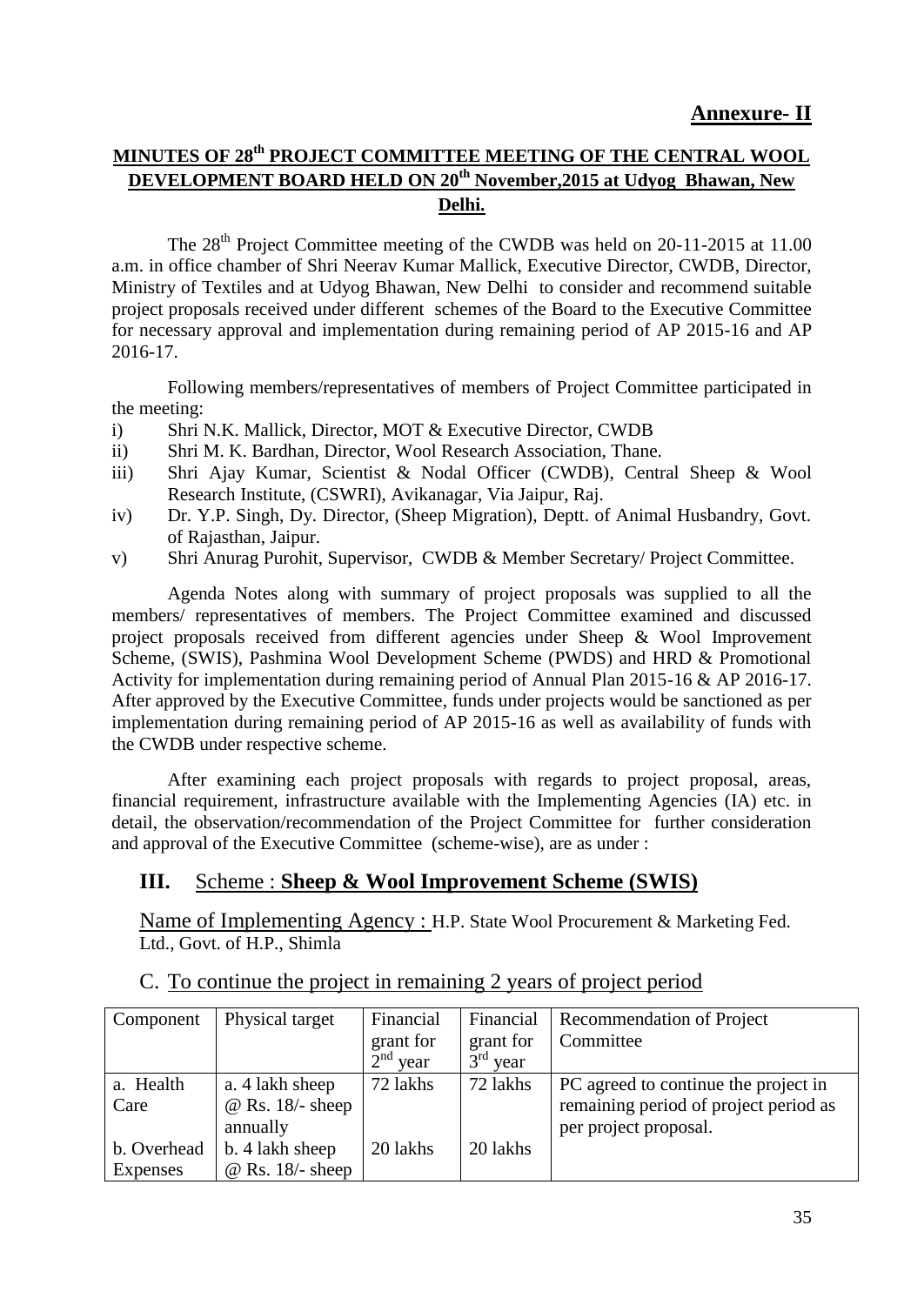## D. To shift the location of Farm from approved Sarol (Chamba) to Tal (Hamirpur) or Ram Centre Nagwain (Mandi)

| Component       | Physical     | Grant      | Proposed to    | Recommendation of Project               |
|-----------------|--------------|------------|----------------|-----------------------------------------|
|                 | target       | Sanctioned | shift site at  | Committee                               |
| Strengtheni     | One Farm     | Rs. 20     | Tal (Hamirpur) | PC agreed to shift the location. Out of |
| ng of Sheep     | in $H.P.$    | lakhs      | or Ram Centre  | two proposed location, Implementing     |
| <b>Breeding</b> | <b>State</b> |            | Nagwain        | Agency will inform one suitable         |
| Farm            | (Chamba)     |            | (Mandi)        | location before next EC meeting for     |
|                 |              |            |                | approval.                               |

## **IV.** Scheme: **Human Resource Development & Promotional Activities**

|                |                  |                                 |             |                | (Rs. in lakhs)                       |
|----------------|------------------|---------------------------------|-------------|----------------|--------------------------------------|
| S              | Implementing     | Activity                        | Unit/       | Total          | Recommendation<br>of<br>Project      |
| $\mathbf N$    | Agencies         |                                 | Physical    | project        | Committee                            |
|                |                  |                                 |             | cost for       |                                      |
|                |                  |                                 |             | 2015-16        |                                      |
|                |                  |                                 |             | & 2016-        |                                      |
|                |                  |                                 |             | 17             |                                      |
| 1              | Mechnical        | R&D<br>project                  | Duration    | 32.94          | PC recommended R&D project, in       |
|                | Engineering      | entitled                        | of<br>one   |                | principal, subject to submission of  |
|                | Department,      | "Dissemination<br>of            | year        |                | DPR (technical paper) before next    |
|                | <b>IIT</b> Delhi | the low cost sheep-             | funds in 2  |                | EC meeting mentioning vendor of      |
|                |                  | hair shearing device            | installmen  |                | collaboration<br>for<br>indigenous   |
|                |                  | developed by IIT,               | ts          |                | manufacturer, motto of proposal,     |
|                |                  | New Delhi"                      |             |                | status of earlier R&D project.       |
|                |                  |                                 |             |                | CWDB will also collect expert        |
|                |                  |                                 |             |                | opinion from WRA & mechanical        |
|                |                  |                                 |             |                | experts. Agency will also be invite  |
|                |                  |                                 |             |                | in next EC meeting to explain        |
|                |                  |                                 |             |                | proposal for necessary approval.     |
| $\overline{2}$ | LAHDC,           | Short-term<br>training          | 10 farmers  | 57.00          | PC initially recommended for one     |
|                | Kargil           | for<br>programme                | per batch   | $($ @ Rs.      | Training Project with financial      |
|                |                  | Pashmina<br>growers             | and total 4 | 14.25          | assistance of Rs. 12.54 lakhs as per |
|                |                  | spinning,<br>under              | batches     | lakh per       | the CWDB scheme norms. IA will       |
|                |                  | dyeing,                         | 3<br>for    | $batch -$      | submit consent to implement the      |
|                |                  | manufacturing<br>of             | months      | $\overline{4}$ | project to CWDB before next EC       |
|                |                  | woolen items.                   |             | batches)       | meeting.<br>Assistance<br>under      |
|                |                  |                                 |             |                | component of Marketing/ Product      |
|                |                  |                                 |             |                | Development activities would be      |
|                |                  |                                 |             |                | finalized by EC meeting.             |
| 3              | Central          | "Short-term training            | 10          | 16.24          | PC recommended proposal with         |
|                | $\&$<br>Sheep    | courses on Woollen              | trainees    |                | prescribed financial provision of    |
|                | Wool             | Products                        | per batch   |                | Rs. 12.54 lakhs. Out of 4 batches    |
|                | Research         | Manufacturing and   and total 4 |             |                | 1 batch training will be conducted   |
|                | Institute,       | Designing"<br>of                | batches     |                | in FY 2015-16 and rest of 3          |
|                | Jaipur           | <b>CSWRI</b><br>for<br>skill    | 3<br>for    |                | batches will be conducted in FY-     |
|                |                  | development of rural            | months      |                | 2016-17. PC also agreed with the     |
|                |                  | artisans                        |             |                | suggestion of CSWRI to set up a      |
|                |                  |                                 |             |                | central processing facility of the   |